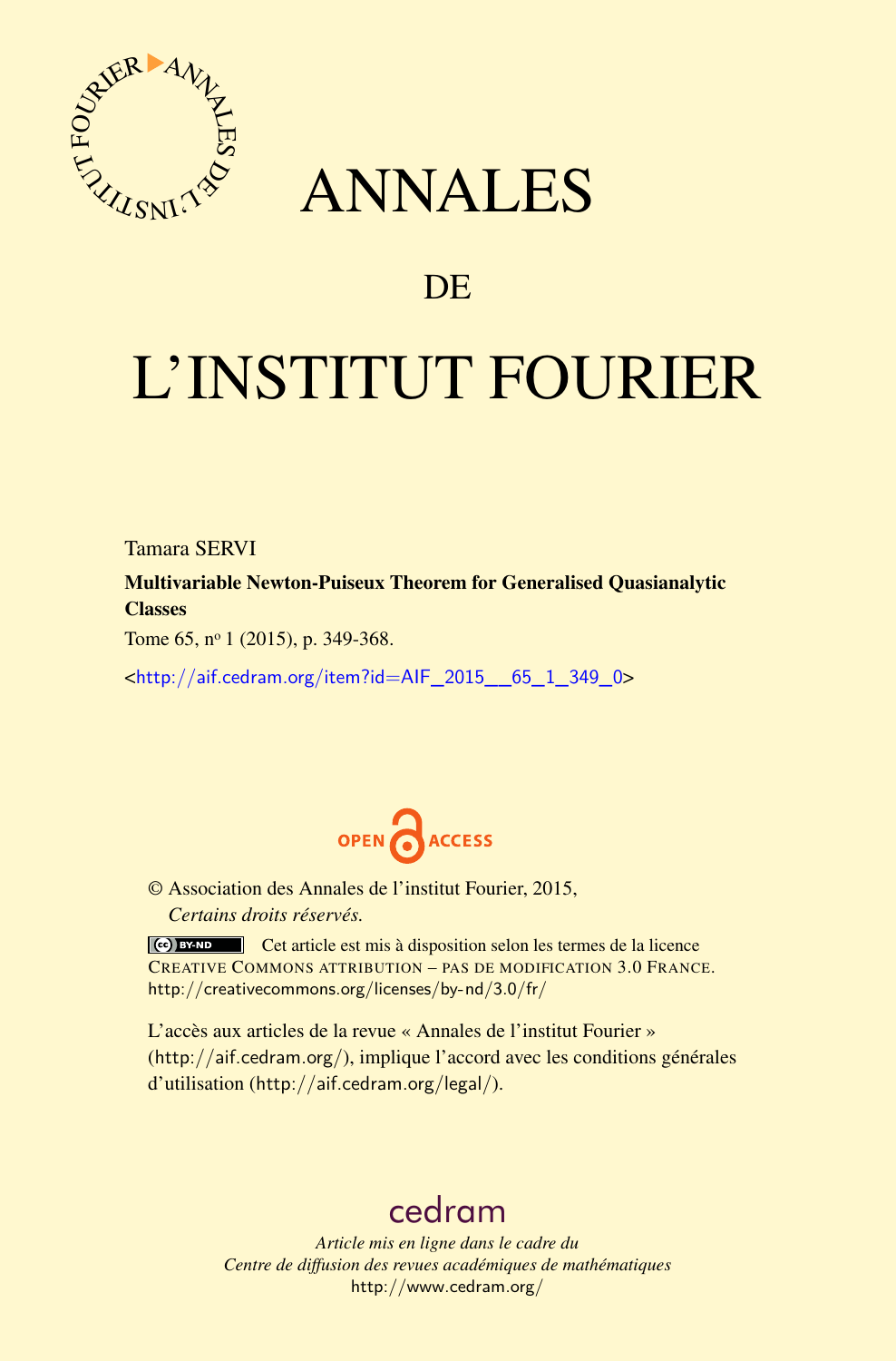### MULTIVARIABLE NEWTON-PUISEUX THEOREM FOR GENERALISED QUASIANALYTIC CLASSES

#### **by Tamara SERVI (\*)**

ABSTRACT. — We show how to solve explicitly an equation satisfied by a real function belonging to certain general quasianalytic classes. More precisely, we show that if  $f(x_1, \ldots, x_m, y)$  belongs to such a class, then the solutions  $y =$  $\varphi(x_1, \ldots, x_m)$  of the equation  $f = 0$  in a neighbourhood of the origin can be expressed, piecewise, as finite compositions of functions in the class, taking *n* th roots and quotients. Examples of the classes under consideration are the collection of convergent generalised power series, a class of functions which contains some Dulac Transition Maps of real analytic planar vector fields, quasianalytic Denjoy-Carleman classes and the collection of multisummable series.

Résumé. — Nous montrons comment résoudre explicitement une équation satisfaite par une fonction réelle appartenant à certaines classes quasianalytiques générales. Plus précisément, nous montrons que si  $f(x_1, \ldots, x_m, y)$  appartient à une telle classe, alors les solutions  $y = \varphi(x_1, \ldots, x_m)$  de l'équation  $f = 0$  au voisinage de l'origine peuvent être exprimées par morceaux comme des compositions finies de fonctions dans la classe, de racines *n*-ièmes et de quotients. Parmi les exemples de telles classes figurent les séries généralisées convergentes, une classe de fonctions qui contient certaines applications de transition de Dulac de champs de vecteurs analytiques du plan réel, les classes quasianalytiques de Denjoy-Carleman et la collection des séries multisommables.

#### **1. Introduction**

The Newton-Puiseux Theorem states that, if *f* (*x, y*) is an analytic germ in two variables, then the solutions  $y = \varphi(x)$  of the equation  $f = 0$  can be expanded as Puiseux series that are convergent in a neighbourhood of the origin (see for example [\[2\]](#page-19-0)). A multivariable version of this result in the real case states that, if  $f(x_1, \ldots, x_m, y)$  is a real analytic germ, then,

Keywords: Newton-Puiseux, quasianalytic classes, monomialisation, o-minimality.

Math. classification: 30D60, 32B20, 32S45, 03C64.

<sup>(\*)</sup> Partially supported by FCT PEst OE/MAT/UI0209/2011 and by FCT Project PTDC/MAT/122844/2010.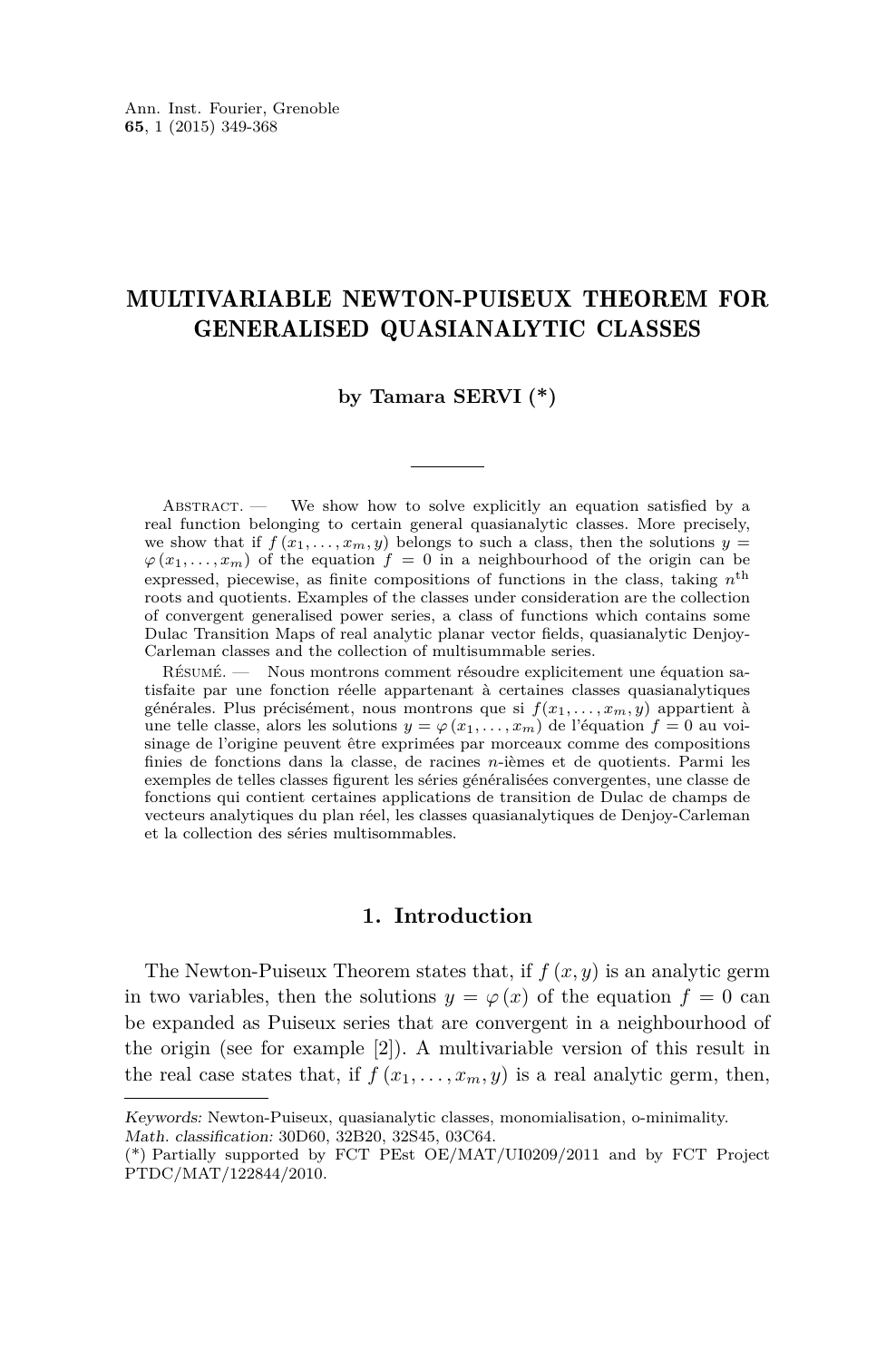after a finite sequence of blow-ups with centre a real analytic manifold, the solutions  $y = \varphi(x_1, \ldots, x_m)$  of the equation  $f = 0$  are analytic in a neighbourhood of the origin (see for example [\[14,](#page-20-0) Theorem 4.1]). An equivalent formulation states that the solutions  $y = \varphi(x_1, \ldots, x_m)$  in a neighbourhood of the origin are obtained, piecewise, as finite compositions of analytic functions, taking  $n<sup>th</sup>$  roots and quotients (see for example [\[5,](#page-19-0) Corollary 2.15] and [\[12,](#page-20-0) Theorem 1]).

Here we extend this result to functions belonging to a generalised quasianalytic class (see Definition [2.6\)](#page-10-0). Roughly, a generalised quasianalytic class is a collection of algebras of continuous real-valued functions together with an injective R-algebra morphism  $\mathcal T$  which, given the germ at zero  $f$  of a function in the collection, associates to f a formal power series  $\mathcal{T}(f)$ with natural or real exponents. Given a generalised quasianalytic class, we already have a local uniformisation result [\[18,](#page-20-0) [21,](#page-20-0) [17\]](#page-20-0) which allows to parametrise the zero set of a function in the class. Our aim here is to refine this procedure, in the spirit of the elimination result in [\[3\]](#page-19-0), in the following way: given a function  $f(x, y)$  in the class under consideration, we provide a uniformisation algorithm which "respects" the variable *y* and hence allows to solve the equation  $f = 0$  with respect to *y*.

Examples of generalised quasianalytic classes are the following (see Remark [2.7\)](#page-10-0).

Example  $A$ . — Let  $M = (M_0, M_1, ...)$  be an increasing sequence of positive real numbers (with  $M_0 \geq 1$ ) and  $B \subseteq \mathbb{R}^m$  be a compact box. We assume that *M* is strongly log-convex and we consider the Denjoy-Carleman algebra of functions  $\mathcal{C}_B(M)$  defined in [\[18\]](#page-20-0). This is an algebra of functions  $f : B \to \mathbb{R}$  which each extend to a  $\mathcal{C}^{\infty}$  function on some open neighbourhood  $U \supseteq B$  and whose derivatives satisfy a certain type of bounds depending on *M* (see [\[18,](#page-20-0) p. 751]). The functions in  $\mathcal{C}_B(M)$ are not analytic in general, however, if  $\sum_{i \in \mathbb{N}} \frac{M_i}{M_{i+1}} = \infty$ , then  $\mathcal{C}_B(M)$ is quasianalytic, i.e. for every  $x \in B$ , the algebra morphism which associates to  $f \in \mathcal{C}_B(M)$  its (divergent) Taylor expansion at *x* is injective. The quasianalytic Denjoy-Carleman class  $\mathcal{C}(M)$  is the union of the collection  $\{\mathcal{C}_B(M): m \in \mathbb{N}, B \subseteq \mathbb{R}^m$  compact box}.

Example B. — Let  $H = (H_1, \ldots, H_r) : (0, \varepsilon) \to \mathbb{R}^r$  be a  $\mathcal{C}^{\infty}$  solution of a system of first order singular analytic differential equations of the form  $x^{p+1}y'(x) = A(x, y)$ , where *A* is real analytic in a neighbourhood of  $0 \in \mathbb{R}^{p+1}$ , satisfying conditions a) and b) in [\[16,](#page-20-0) p. 413], and  $A(0,0) = 0$ . Suppose furthermore that *H* admits an asymptotic expansion for  $x \to 0^+$  as in [\[16,](#page-20-0) 2.2]. As in [16, Section 3], we let  $\mathcal{A}_H$  be the smallest collections of real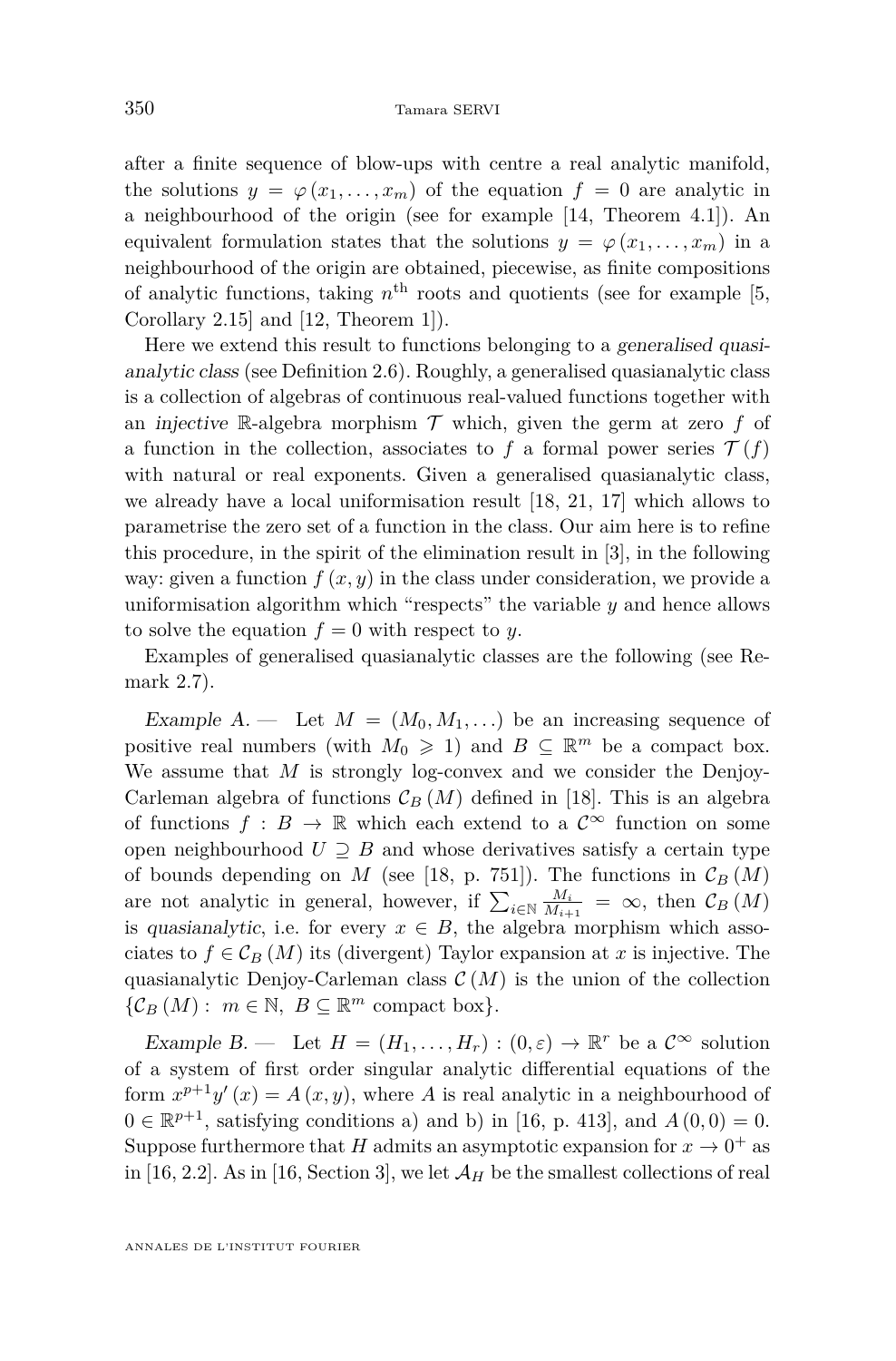germs containing the germ at zero of the *H<sup>i</sup>* and closed under composition, monomial division and taking implicit functions. A function *f*, defined on an open set  $U \subseteq \mathbb{R}^m$ , is said to be  $A_H$ -analytic if for every  $a \in U$  there exists a germ  $\varphi_a(x) \in A_H$  such that the germ of  $f(x)$  at *a* is equal to the germ  $\varphi_a(x-a)$ . It is proven in [\[16\]](#page-20-0) that the collection of all  $\mathcal{A}_H$ -analytic functions forms a quasianalytic class of  $\mathcal{C}^{\infty}$  functions.

Example C. — A (formal) generalised power series in *m* variables  $X =$  $(X_1, \ldots, X_m)$  is a series  $F(X) = \sum_{\alpha} c_{\alpha} X^{\alpha}$  such that  $\alpha \in [0, \infty)^m$ ,  $c_{\alpha} \in \mathbb{R}$ and there are well-ordered subsets  $S_1, \ldots, S_m \subseteq [0, \infty)$  such that the support of *F* is contained in  $S_1 \times \ldots \times S_m$  (see [\[6\]](#page-19-0)). The series *F* is convergent if there is a polyradius  $r = (r_1, \ldots, r_m) \in (0, \infty)^m$  such that  $\sum_{\alpha} |c_{\alpha}| r^{\alpha} < \infty$ . A convergent generalised power series gives rise to a real-valued function  $F(x) = \sum c_{\alpha} x^{\alpha} \in \mathbb{R} \{x^*\}_r$ , which is continuous on  $[0, r_1) \times \ldots \times [0, r_m)$  and analytic on the interior of its domain. We denote by  $\mathbb{R}[\![X^*]\!]$  the algebra of all formal generalised power series and con-<br> $\mathbb{R}[\![X^*]\!]$ sider the algebra  $\mathbb{R} \{x^*\} = \bigcup_{r \in (0,\infty)^m} \mathbb{R} \{x^*\}_r$  of all convergent generalised power series. Examples of convergent generalised power series are the function  $\zeta(-\log x) = \sum_{n=1}^{\infty} x^{\log n}$  (where  $\zeta$  is the Riemann zeta function) and the solution  $f(x) = \sum_{n,i=0}^{\infty} \frac{1}{2^i} x^{2+n-\frac{1}{2^i}}$  of the functional equation  $(1-x)f(x) = x + \frac{1}{2}x(1-\sqrt{x})f(\sqrt{x}).$ 

Example D. — For  $R = (R_1, \ldots, R_m) \in (0, \infty)^m$  a polyradius, we consider the algebra  $\mathcal{G}(R)$  of functions defined in [\[7,](#page-20-0) Definition 2.20] by means of sums of multisummable formal series in the real direction. Its elements are  $\mathcal{C}^{\infty}$  functions defined on  $[0, R_1] \times \ldots \times [0, R_m]$  and their derivatives satisfy a Gevrey condition. By a known result in multisummability theory, these algebras satisfy the following quasianalyticity condition: the morphism, which associates to the germ at zero of a function in  $\mathcal{G}(R)$  its (divergent) Taylor expansion at the origin, is injective (see [\[7,](#page-20-0) Proposition 2.18]). We let G be the union of the collection  $\{\mathcal{G}(R): m \in \mathbb{N}, R \in (0,\infty)^m\}.$ This collection contains the function  $\psi(x)$  appearing in Binet's second formula, i.e. such that  $\log \Gamma(x) = (x - \frac{1}{2}) \log(x) + \frac{1}{2} \log(2\pi) + \psi(\frac{1}{x})$ , where Γ is Euler's Gamma function (see [\[7,](#page-20-0) Example 8.1]).

Example E. — For  $r \in (0,\infty)^{m+n}$  a polyradius, we consider the algebra  $\mathcal{Q}_{m,n,r}$  defined in [\[11,](#page-20-0) Definition 7.1]. Its elements are continuous real-valued functions which have a holomorphic extension to some "quadratic domain"  $U \subseteq \mathbf{L}^{m+n}$ , where **L** is the Riemann surface of the logarithm. One can define a morphism *T* which associates to the germ *f* of a function in  $\mathcal{Q}_{m,n,r}$  an asymptotic expansion  $T(f) \in \mathbb{R}[[X^*]]$ . It is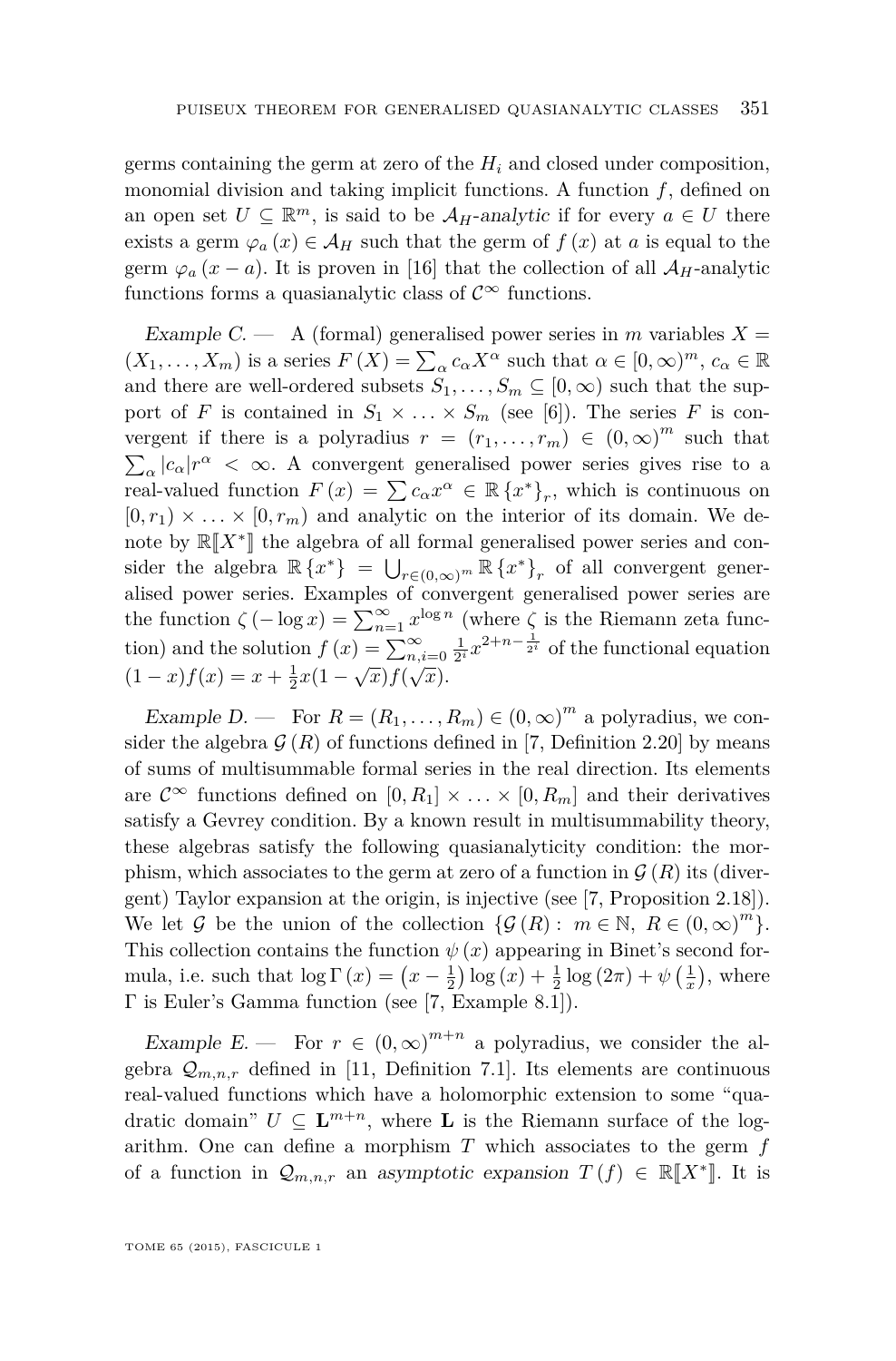shown in [\[11,](#page-20-0) Proposition 2.8], using results of Ilyashenko's in [\[10\]](#page-20-0), that the morphism  $T$  is injective (quasianalyticity). We let  $Q$  be the collection  $\left\{ \mathcal{Q}_{m,n,r}:\ m,n\in\mathbb{N},\ r\in(0,\infty)^{m+n}\right\}$ . The motivation for looking at this type of algebras is that they contain the Dulac transition maps of real analytic planar vector fields in a neighbourhood of hyperbolic non-resonant singular points.

Before stating our main result, we need to give a definition.

DEFINITION 1.1. — Let A be a collection of real-valued functions. An  $\mathcal{A}$ term is defined inductively as follows. An A-term of depth zero is an element of A. Let  $x = (x_1, \ldots, x_m)$ . A function  $f(x)$  is an A-term of depth  $\leq k$  if there exist  $m \in \mathbb{N}$ ,  $g \in \mathcal{A}$  and  $\mathcal{A}$ -terms  $t_1(x), \ldots, t_m(x)$  of depth  $\leq k - 1$ such that  $\text{Im}(t_1)\times\ldots\times\text{Im}(t_m) \subseteq \text{dom}(g)$  and  $f(x) = g(t_1(x),\ldots,t_m(x)).$ 

A connected set  $C \subseteq \mathbb{R}^m$  is an A-base if there are a polyradius  $r \in$  $(0, \infty)^m$  and A-terms  $t_0, t_1, \ldots, t_q$  defined on  $(0, r_1) \times \ldots \times (0, r_m)$ , such that

$$
C = \{x \in (0, r_1) \times \ldots \times (0, r_m): t_0(x) = 0, t_1(x) > 0, \ldots, t_q(x) > 0\}.
$$

A set  $D \subseteq \mathbb{R}^{m+1}$  is an A-cell if there are an A-base  $C \subseteq \mathbb{R}^m$  and terms  $t_1(x)$ ,  $t_2(x)$  in *m* variables such that *D* is of either of the following forms:

$$
\{(x,y): x \in C, y = t_1(x)\}, \{(x,y): x \in C, t_1(x) < y\},\
$$

$$
\{(x,y): x \in C, y < t_2(x)\}, \{(x,y): x \in C, t_1(x) < y < t_2(x)\}.
$$

If  $A \subseteq W \subseteq \mathbb{R}^{m+1}$ , then an A-cell decomposition of W compatible with A is a finite partition of  $W$  into  $A$ -cells such that every  $A$ -cell in the partition is either contained in *A* or disjoint from *A*.

We consider the functions

$$
(\cdot)^{-1}: x \mapsto \begin{cases} \frac{1}{x} & \text{if } x \neq 0 \\ 0 & \text{if } x = 0 \end{cases} \text{ and } \sqrt[p]{\cdot} : x \mapsto \begin{cases} \sqrt[p]{x} & \text{if } x > 0 \\ 0 & \text{if } x \leq 0 \end{cases} \text{ (for all } p \in \mathbb{N}\text{).}
$$

We can now state our main result.

MAIN THEOREM. — Let  $\mathcal C$  be a generalised quasianalytic class, as in Definition [2.6.](#page-10-0) Let  $A = C \cup \{(\cdot)^{-1}\} \cup \{ \sqrt[n]{\cdot} : p \in \mathbb{N} \}$  and  $x = (x_1, \ldots, x_m)$ . Let *y* be a single variable and let  $f(x, y) \in C$ . Then there exist a neighbourhood  $W \subseteq \mathbb{R}^{m+1}$  of the origin and an A-cell decomposition of  $W \cap \text{dom}(f)$ which is compatible with the set  $\{(x, y) \in W \cap \text{dom}(f): f(x, y) = 0\}.$ 

The Main Theorem immediately implies that the solutions of the equation  $f(x, y) = 0$  have the form  $\varphi : C \to \mathbb{R}$ , where  $C \subseteq \mathbb{R}^m$  is an A-base and  $\varphi(x)$  is an A-term.

ANNALES DE L'INSTITUT FOURIER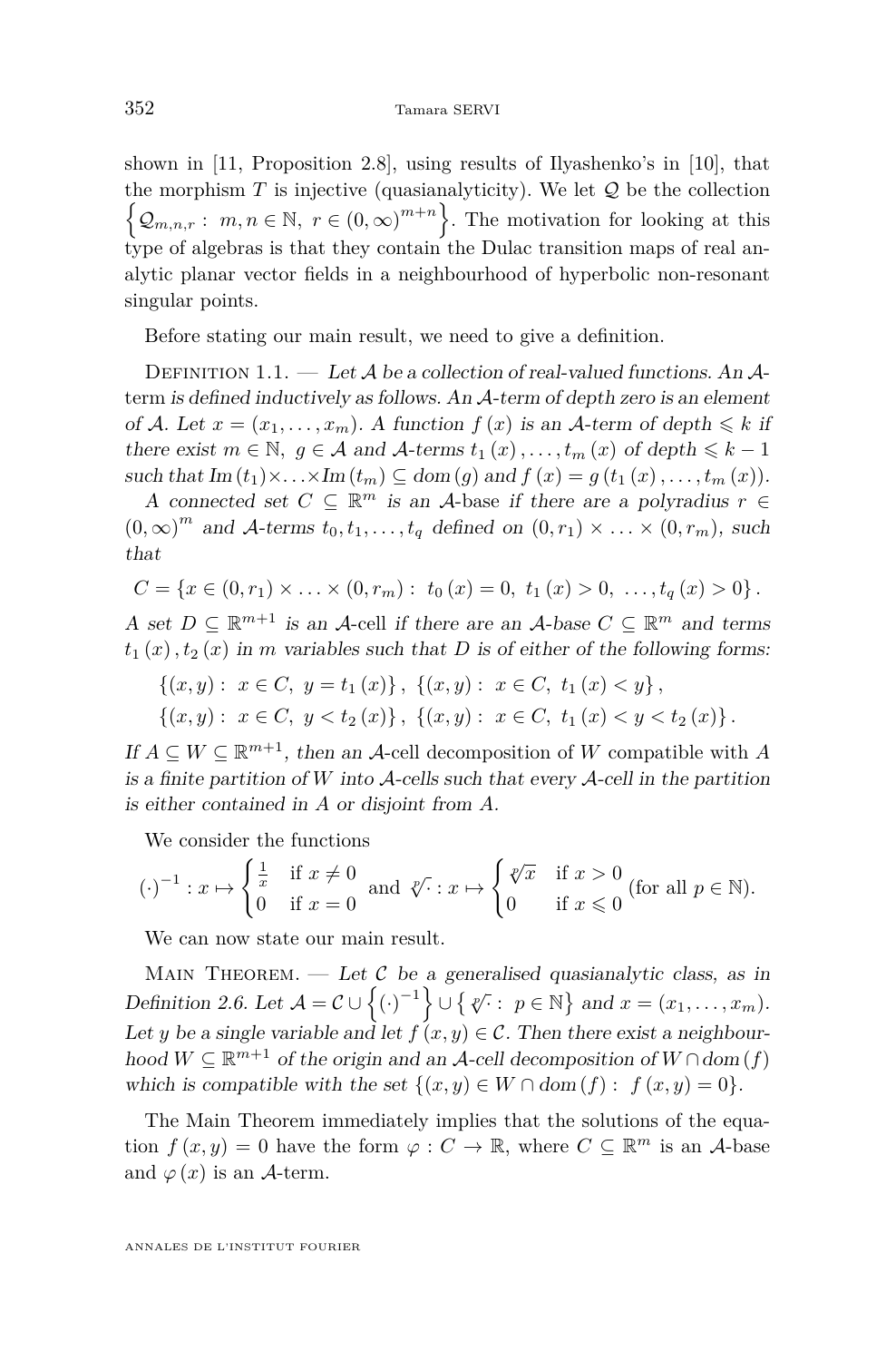We now briefly illustrate the strategy of proof. In analogy with the real analytic case, we define a class of blow-up transformations adapted to the functions under consideration. We show that, after a finite sequence of such transformations, the germ at zero of *f* is normal crossing.

We stress that the monomialisation algorithm we exhibit here differs from the ones in [\[18,](#page-20-0) [21,](#page-20-0) [1\]](#page-19-0). In fact, the transformations we use respect the variable *y* in the following way: if  $\rho : \mathbb{R}^{m+1} \ni (x', y') \mapsto (x, y) \in \mathbb{R}^{m+1}$  is one of such transformations and the Main Theorem holds for  $f \circ \rho(x', y')$ , then it also holds for  $f(x, y)$ . Moreover, such transformations are bijective outside a set of small dimension and the components of the inverse map, when defined, are A-terms.

It is worth pointing out that our algorithm does not use the Weierstrass Preparation Theorem, since this theorem does not always hold in generalised quasianalytic classes (see for example [\[15\]](#page-20-0)).

The desingularisation procedure which allows to reduce to the case when *f* is normal crossing exploits the fundamental property of quasianalyticity, which allows to deduce the wanted result for  $f$  from a formal monomialisation algorithm for the series  $\mathcal{T}(f)$ .

The Main Theorem could also be deduced from a general quantifier elimination result in [\[17\]](#page-20-0). However, the solving process described in [\[17\]](#page-20-0) is not algorithmic, since it uses a highly nonconstructive result, namely an ominimal Preparation Theorem in [\[8\]](#page-20-0). Here instead we deduce the explicit form of the solutions of  $f = 0$  solely from the analysis of the Newton polyhedron of  $\mathcal{T}(f)$ .

Although all known generalised quasianalytic classes generate o-minimal structures (see [\[4\]](#page-19-0) for the definition and basic properties of o-minimal structures), the proof of our main result does not use o-minimality.

#### **2. Generalised quasianalytic classes**

In this section we establish our setting.

We recall the definition and main properties of generalised power series (see [\[6\]](#page-19-0) for more details).

Let  $m \in \mathbb{N}$ . A set  $S \subset [0,\infty)^m$  is called good if *S* is contained in a cartesian product  $S_1 \times \ldots \times S_m$  of well ordered subsets of  $[0, \infty)$ . If *S* is a good set, define *S*min as the set of minimal elements of *S* with respect to the following order: let  $s = (s_1, \ldots, s_m)$ ,  $s' = (s'_1, \ldots, s'_m) \in S$ ; then  $s \le s'$ iff  $s_i \leqslant s'_i$  for all  $i = 1, \ldots, m$ . By [\[6,](#page-19-0) Lemma 4.2],  $S_{\min}$  is finite.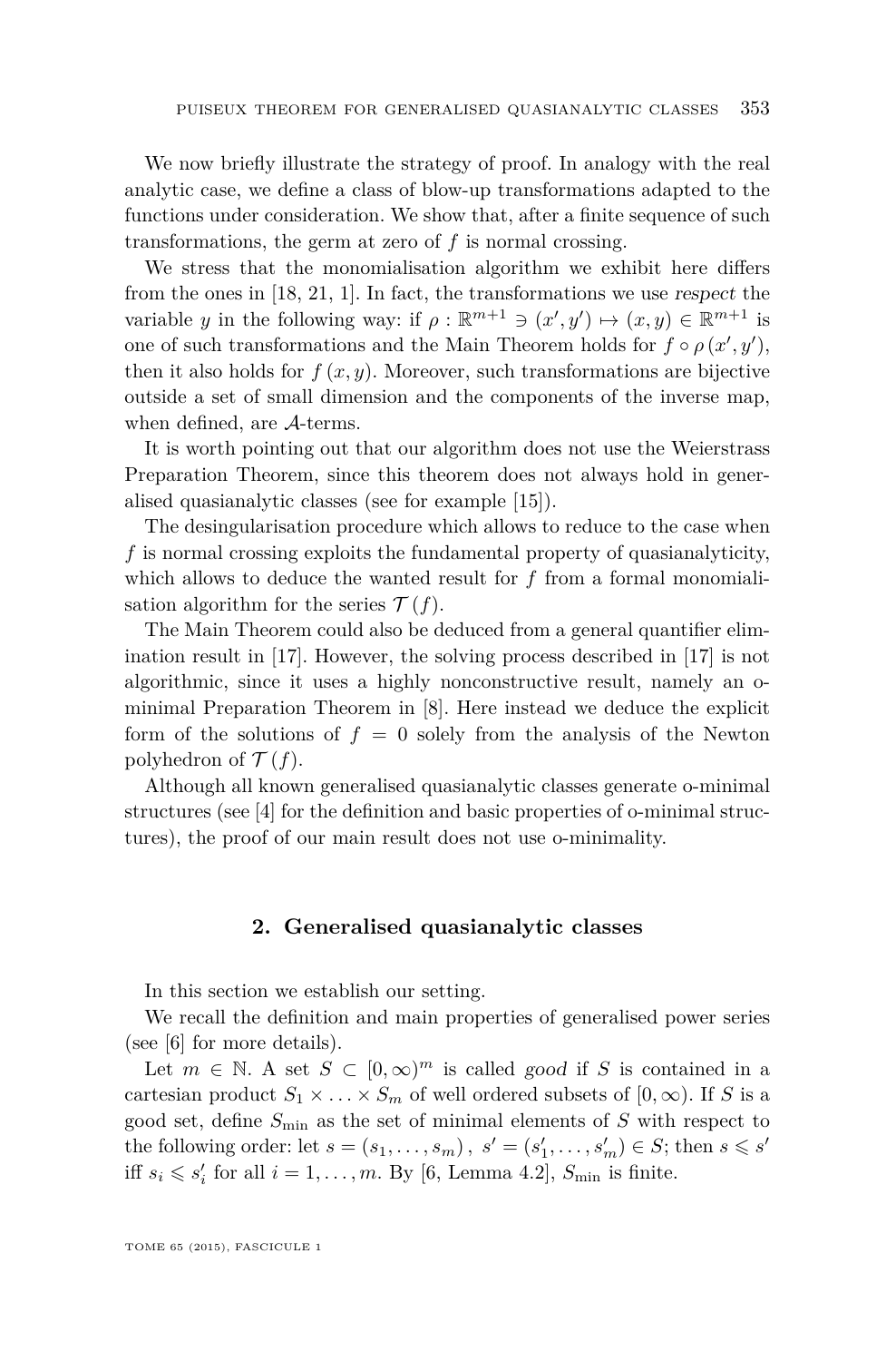<span id="page-6-0"></span>A formal generalised power series has the form

$$
F(X) = \sum_{\alpha} c_{\alpha} X^{\alpha},
$$

where  $\alpha = (\alpha_1, \ldots, \alpha_m) \in [0, \infty)^m$ ,  $c_{\alpha} \in \mathbb{R}$  and  $X^{\alpha}$  denotes the formal monomial  $X_1^{\alpha_1} \cdot \ldots \cdot X_m^{\alpha_m}$ , and the support of *F* Supp  $(F) := \{\alpha : c_\alpha \neq 0\}$ is a good set. These series are added the usual way and form an R-algebra denoted by  $\mathbb{R}[X^*].$ <br>Let  $C \subseteq \mathbb{R}[\mathbf{V}^*]$  be

Let  $\mathcal{G} \subseteq \mathbb{R}[[X^*]]$  be a family of series such that the total support  $\text{Supp}(\mathcal{G}) :=$ <br>Supp $(F)$  is a good set Than  $\text{Supp}(\mathcal{G})$  is finite and we denote by  $\bigcup_{F \in \mathcal{G}}$  Supp  $(F)$  is a good set. Then Supp  $(\mathcal{G})_{\text{min}}$  is finite and we denote by  $\mathcal{G}_{\text{min}} := \{X^{\alpha} : \alpha \in \text{Supp}(\mathcal{G})_{\text{min}}\}$  the set of minimal monomials of  $\mathcal{G}$ .

Let  $m, n \in \mathbb{N}$  and  $(X, Y) = (X_1, \ldots, X_m, Y_1, \ldots, Y_n)$ . We define  $\mathbb{R}[[X^*, Y]]$ <br>the subving of  $\mathbb{R}[[Y, Y^*]]$  consisting of these spins  $F$  such that as the subring of  $\mathbb{R}[(X, Y)^*]$  consisting of those series *F* such that  $S_{\text{app}}(F) \subset [0, \infty)^m \times \mathbb{N}^n$  Since  $\mathbb{P}[\mathbb{F}^{*} \times Y] \subset \mathbb{P}[\mathbb{F}^{*} \times \mathbb{F}^{*}]$  we see that the  $\text{Supp}(F) \subset [0,\infty)^m \times \mathbb{N}^n$ . Since  $\mathbb{R}[[X^*,Y]] \subseteq \mathbb{R}[[X^*]][Y]$ , we say that the variables *X* are generalised and that the variables *Y* are standard.

DEFINITION 2.1. — For every  $m, n \in \mathbb{N}$  and polyradius  $r = (s_1, \ldots, s_m)$  $(t_1, \ldots, t_n) \in (0, \infty)^{m+n}$ , we let  $\mathcal{C}_{m,n,r}$  be an algebra of real functions, which are defined and continuous on the set

$$
I_{m,n,r} := [0, s_1) \times \ldots \times [0, s_m) \times (-t_1, t_1) \times \ldots \times (-t_n, t_n),
$$

and  $C^1$  on  $\mathring{I}_{m,n,r}$ . We denote by  $x = (x_1, \ldots, x_m)$  the generalised variables and by  $y = (y_1, \ldots, y_n)$  the standard variables. We require that the algebras  $\mathcal{C}_{m,n,r}$  satisfy the following list of conditions:

- The coordinate functions of  $\mathbb{R}^{m+n}$  are in  $\mathcal{C}_{m,n,r}$ .
- If  $r' \leq r$  (i.e. if  $s'_i \leq s_i$  for all  $i = 1, ..., m$  and  $t'_j \leq t_j$  for all  $j = 1, \ldots, n$  and  $f \in \mathcal{C}_{m,n,r}$ , then  $f \restriction I_{m,n,r'} \in \mathcal{C}_{m,n,r'}$ .
- If  $f \in \mathcal{C}_{m,n,r}$  then there exists  $r' > r$  and  $g \in \mathcal{C}_{m,n,r'}$  such that  $g \restriction I_{m,n,r} = f.$
- Let  $k, l \in \mathbb{N}, s'_1, \ldots, s'_k, t'_1, \ldots, t'_l \in (0, \infty)$  and

 $r' = (s_1, \ldots, s_m, s'_1, \ldots, s'_k, t_1, \ldots, t_n, t'_1, \ldots, t'_l).$ 

Then  $\mathcal{C}_{m,n,r} \subset \mathcal{C}_{m+k,n+l,r'}$  in the sense that if  $f \in \mathcal{C}_{m,n,r}$  then the function  $F: I_{m+k,n+l,r'} \to \mathbb{R}$  defined by

 $F(x_1,...,x_m,x'_1,...,x'_k,y_1,...,y_n,y'_1,...,y'_l) = f(x_1,...,x_m,y_1,...,y_n)$ 

- is in  $\mathcal{C}_{m+k,n+l,r'}$ .
- $\mathcal{C}_{m,n,r} \subset \mathcal{C}_{m+n,0,r}$ , in the sense that if  $f \in \mathcal{C}_{m,n,r}$  then  $f \restriction I_{m+n,0,r} \in$  $\mathcal{C}_{m+n,0,r}$

DEFINITION 2.2. — We denote by  $\mathcal{C}_{m,n}$  the algebra of germs at the origin of the elements of  $\mathcal{C}_{m,n,r}$ , for *r* a polyradius in  $(0,\infty)^{m+n}$ . We say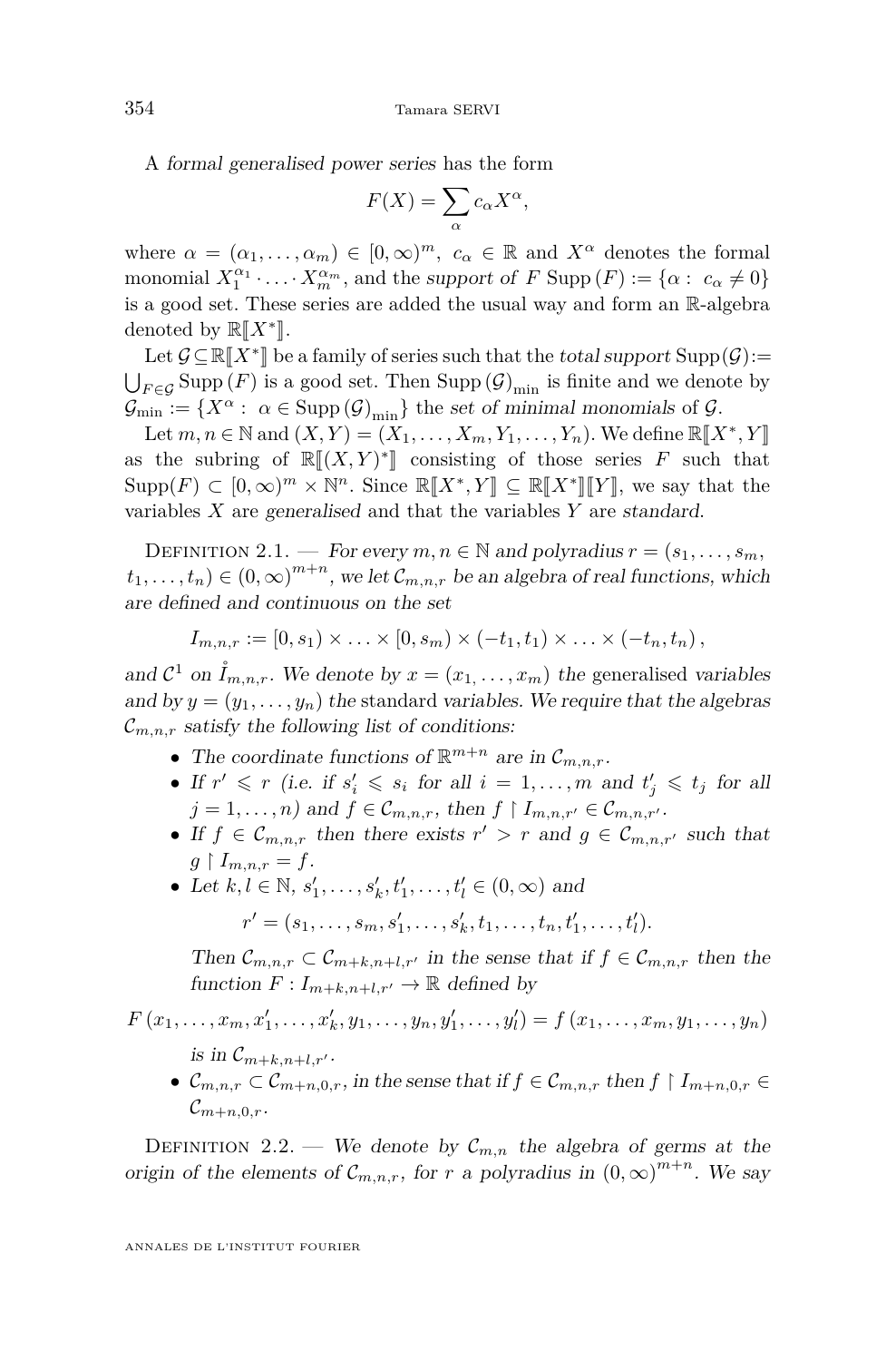<span id="page-7-0"></span>that  $\{\mathcal{C}_{m,n} : m, n \in \mathbb{N}\}\$ is a collection of quasianalytic algebras of germs if, for all  $m, n \in \mathbb{N}$ , there exists an injective R-algebra morphism

$$
\mathcal{T}_{m,n}: \mathcal{C}_{m,n} \to \mathbb{R}[\![X^*,Y]\!],
$$

where  $X = (X_1, ..., X_m) = \mathcal{T}(x)$ ,  $Y = (Y_1, ..., Y_n) = \mathcal{T}(y)$ . Moreover, for all  $m' \geq m$ ,  $n' \geq n$  we require that the morphism  $\mathcal{T}_{m',n'}$  extend  $\mathcal{T}_{m,n}$ , hence, from now on we will write  $\mathcal T$  for  $\mathcal T_{m,n}$ .

A number  $\alpha \in [0, \infty)$  is an admissible exponent if there are  $m, n \in \mathbb{N}$ ,  $f \in \mathcal{C}_{m,n}$ ,  $\beta \in \text{Supp}(\mathcal{T}(f)) \subset \mathbb{R}^m \times \mathbb{N}^n$  such that  $\alpha$  is a component of  $\beta$ . If A is the set of all admissible exponents and  $A \neq \mathbb{N}$ , then we let K be the set of nonnegative elements of the field generated by A. Otherwise, we set  $\mathbb{K} = \mathbb{A} = \mathbb{N}.$ 

We require the collection  $\{\mathcal{C}_{m,n}: m, n \in \mathbb{N}\}\)$  to be closed under certain operations, which we now define.

DEFINITION 2.3. — Let  $m, n \in \mathbb{N}$ ,  $(x, y) = (x_1, \ldots, x_m, y_1, \ldots, y_n)$ . For  $m', n' \in \mathbb{N}$  with  $m' + n' = m + n$ , we set  $(x', y') = (x'_1, \ldots, x'_{m'}, y'_1, \ldots, y'_{n'})$ . Let  $r, r'$  be polyradii in  $\mathbb{R}^{m+n}$ . An elementary transformation is a map  $I_{m',n',r'} \ni (x',y') \mapsto (x,y) \in I_{m,n,r}$  of either of the following forms.

• A ramification: let  $m = m', n = n', \gamma \in \mathbb{K}^{>0}$  and  $1 \leqslant i \leqslant m$ , and set

*.*

*.*

*.*

$$
r_i^{\gamma}(x', y') = (x, y), \quad \text{where } \begin{cases} x_k = x'_k & 1 \leq k \leq m, \ k \neq i \\ x_i = x'^{\gamma}_i \\ y_k = y_k & 1 \leq k \leq n \end{cases}
$$

• A Tschirnhausen translation: let  $m = m', n = n'$  and  $H \in \mathcal{C}_{m,n-1,s}$ (where  $s \in (0, \infty)^{m+n-1}$  is a polyradius), with  $H(0) = 0$ , and set

$$
\tau_H(x', y') = (x, y), \text{ where } \begin{cases} x_k = x'_k & 1 \le k \le m \\ y_n = y'_n + H(x', y'_1, \dots, y'_{n-1}) \\ y_k = y'_k & 1 \le k \le n-1 \end{cases}
$$

• A linear transformation: let  $m = m', n = n', 1 \leq i \leq n$  and  $c =$  $(c_1, \ldots, c_{i-1}) \in \mathbb{R}^{i-1}$ , and set

$$
L_{i,c}(x',y') = (x,y), \quad \text{where } \begin{cases} x_k = x'_k & 1 \leq k \leq m \\ y_k = y'_k & i \leq k \leq n \\ y_k = y'_k + c_k y'_i & 1 \leq k < i \end{cases}
$$

• A blow-up chart, i.e. either of the following maps: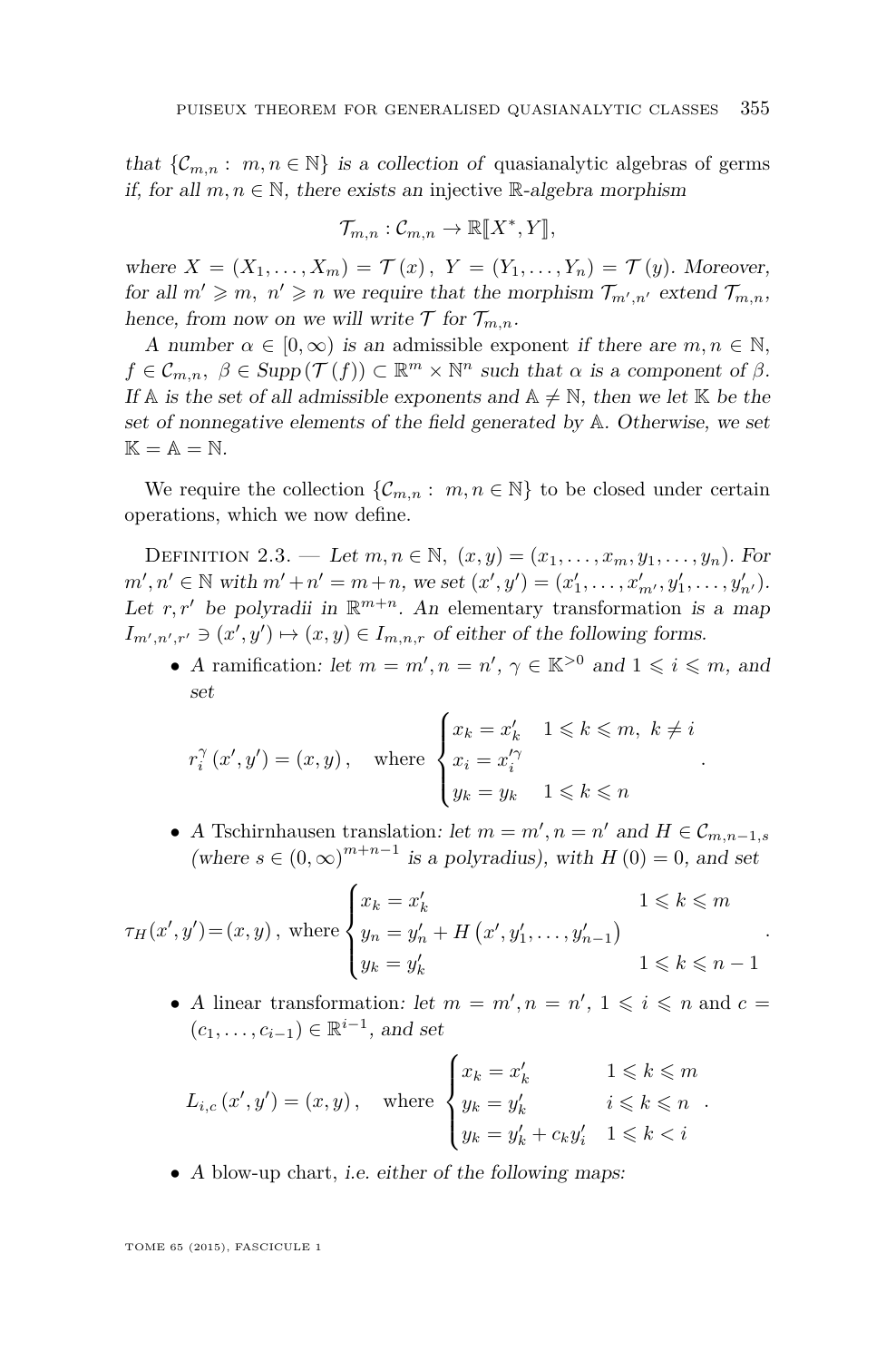$-$  for 1 ≤ *j* < *i* ≤ *m* and  $λ$  ∈ (0, ∞), let  $m' = m - 1$  and  $n' = n + 1$  and set

$$
\pi_{i,j}^{\lambda}(x',y') = (x,y), \quad \text{where } \begin{cases} x_k = x'_k & 1 \leq k < i \\ x_i = x'_j \ (\lambda + y'_1) & \\ x_k = x'_{k-1} & i < k \leq m \\ y_k = y'_{k+1} & 1 \leq k < n \end{cases};
$$

 $-$  for  $1 \leq j, i \leq m$ , with  $j \neq i$ , let  $m' = m$  and  $n' = n$ , and set

$$
\pi_{i,j}^0(x',y') = (x,y), \quad \text{where } \begin{cases} x_k = x'_k & 1 \leq k \leq m, \ k \neq i \\ x_i = x'_j x'_i \\ y_k = y'_k & 1 \leq k \leq n \end{cases}
$$

and  $\pi_{i,j}^{\infty} = \pi_{j,i}^0;$ 

 $-$  for  $1 \leq i \leq n$ ,  $1 \leq j \leq m$  and  $\lambda \in \mathbb{R}$ , let  $m' = m$  and  $n' = n$ , and set

$$
\pi_{m+i,j}^{\lambda}\left(x',y'\right)=\left(x,y\right),\quad\text{where}\begin{cases}x_{k}=x_{k}^{\prime} & 1\leqslant k\leqslant m\\y_{i}=x_{j}^{\prime}\left(\lambda+y_{i}^{\prime}\right) & ;\\y_{k}=y_{k}^{\prime} & 1\leqslant k\leqslant n,\ k\neq i\end{cases};
$$

 $−$  for  $1 \leq i \leq n$ ,  $1 \leq j \leq m$ , let  $m' = m + 1$  and  $n' = n - 1$ , and set

*.*

*.*

$$
\pi^{\pm \infty}_{m+i,j}(x',y') = (x,y), \quad \text{where } \begin{cases} x_k = x'_k & 1 \leqslant k \leqslant m, \ k \neq j \\ x_j = x'_{m+1} x'_j \\ y_k = y'_k & 1 \leqslant k < i \\ y_i = \pm x'_{m+1} \\ y_k = y'_{k-1} & i < k \leqslant n \end{cases}
$$

• A reflection: let  $m' = m + 1$ ,  $n' = n - 1$  and  $1 \leq i \leq n$ , and set

$$
\sigma_{m+i}^{\pm}\left(x',y'\right)=\left(x,y\right),\quad\text{where}\quad\begin{cases}x_k=x'_k&1\leqslant k\leqslant m\\y_k=y'_k&1\leqslant k< i\\y_i=\pm x'_{m+1}\\y_k=y'_{k-1}&i
$$

It is not difficult to see that an elementary transformation  $(x', y') \mapsto$  $(x, y)$  induces an injective R-algebra homomorphism  $\mathbb{R}[X^*, Y] \mapsto \mathbb{R}[X'^*, Y'$ by composition (where we replace *H* by  $\mathcal{T}(H)$  in the Tschirnhausen translation).

ANNALES DE L'INSTITUT FOURIER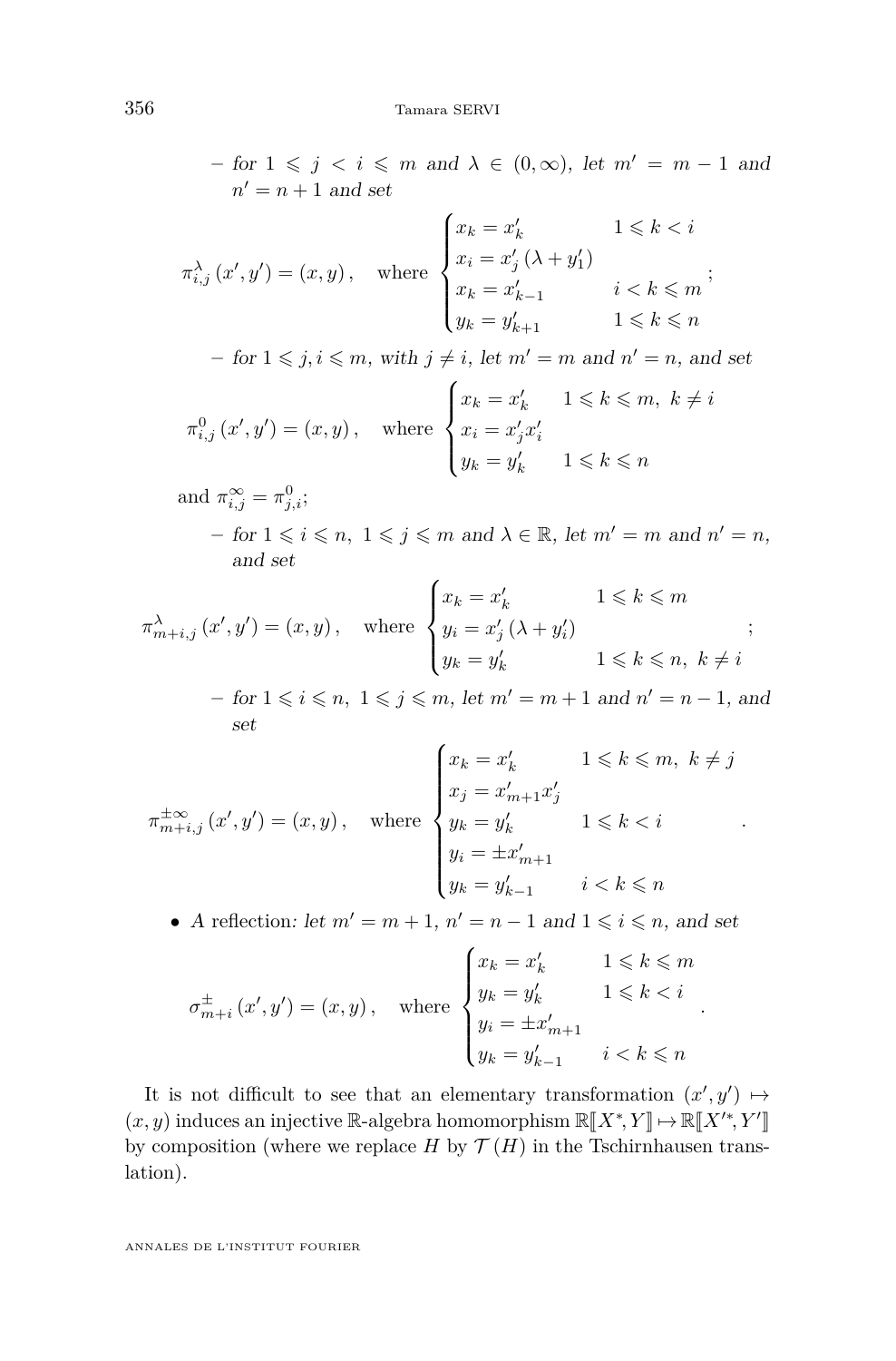<span id="page-9-0"></span>ASSUMPTION 2.4. — We require that the family of algebras of germs  $\{\mathcal{C}_{m,n}: m, n \in \mathbb{N}\}\$  satisfy the following closure and compatibility conditions with the morphism  $\mathcal{T}$ :

- (1) Monomials, permutations and setting a variable equal to zero. For every  $\alpha \in \mathbb{K}$  and  $i \in \{1, \ldots, m\}$ , the germ  $x_i \mapsto x_i^{\alpha}$  is in  $\mathcal{C}_{i,0}$  and  $\mathcal{T}(x_i^{\alpha}) = X_i^{\alpha}$ . Moreover,  $\mathcal{C}_{m,n}$  is closed under permutations of the generalised variables, under permutation of the standard variables, under setting any one variable equal to zero, and the morphism  $\mathcal T$ commutes with these operations.
- (2) Monomial division. Let  $f \in \mathcal{C}_{m,n}$  and suppose that there exist  $\alpha \in$  $K, p \in \mathbb{N}$  and  $G \in \mathbb{R}[X^*, Y]$  such that  $\mathcal{T}(f)(X, Y) = X_i^{\alpha} Y_j^{\beta} G(X, Y)$ , for some  $i \in [1, \infty]$ , and  $i \in [1, \infty]$ . Then there exists for some  $i \in \{1, \ldots, m\}$  and  $j \in \{1, \ldots, n\}$ . Then there exists  $g \in \mathcal{C}_{m,n}$  such that  $f(x, y) = x_i^{\alpha} y_j^p g(x, y)$ . It follows that  $\mathcal{T}(g) = G$ .
- (3) Elementary transformations. Let  $f \in \mathcal{C}_{m,n}$  and  $\nu: I_{m',n',r'} \to I_{m,n,r}$ be an elementary transformation. Then the germ of  $f \circ \nu$  belongs to  $\mathcal{C}_{m',n'}$  and  $\mathcal{T}(f \circ \nu) = \mathcal{T}(f) \circ \nu$ .

Notice that, thanks to the closure under monomial division and under linear transformations (which is an instance of Condition 3),  $\mathcal{C}_{m,n}$  is closed under taking partial derivatives with respect to any of the standard variables. In fact, if  $f \text{ } \in \mathcal{C}_{m,n}$ , then the germ of  $\frac{\partial f}{\partial y_n}$  is obtained as the germ of  $\frac{f(x,y_1,...,y_{n-1},y_n+w)-f(x,y)}{w}$ .

(4) Implicit functions in the standard variables. Let  $f \in \mathcal{C}_{m,n}$  and suppose that  $\frac{\partial f}{\partial y_n}(0)$  is nonzero. Then there exists  $g \in \mathcal{C}_{m,n-1}$  such that  $f(x, y_1, \ldots, y_{n-1}, g(x, y_1, \ldots, y_{n-1})) = 0$ . It follows that

 $\mathcal{T}(f)(X, Y_1, \ldots, Y_{n-1}, \mathcal{T}(g)(X, Y_1, \ldots, Y_{n-1})) = 0.$ 

(5) Truncation. Let  $f \in \mathcal{C}_{m,n}$ . Write

$$
\mathcal{T}(f) = \sum_{\alpha \in [0,\infty)} a_{\alpha}(X_1,\ldots,X_{m-1},Y) X_m^{\alpha}
$$

and let  $\alpha_0 \in [0, \infty)$ . Then there exists  $g \in \mathcal{C}_{m,n}$  such that  $\mathcal{T}(g)$  $\sum_{\alpha<\alpha_0}a_{\alpha}X_{m}^{\alpha}$ .

Remark 2.5. — As a consequence of the first three conditions in 2.4, it is easy to see that  $\mathcal{T}(f)(0, Y)$  is the Taylor expansion of  $f(0, y)$  with respect to *y*. Moreover, Condition 5 follows automatically from the previous conditions if  $X_m$  is a standard variable. Finally, by the binomial formula and Condition 4, if  $U \in \mathcal{C}_{m,n}$  is a unit (i.e. an invertible element) and  $\alpha \in \mathbb{K}$ , then  $U^{\pm \alpha} \in \mathcal{C}_{m,n}$ .

TOME 65 (2015), FASCICULE 1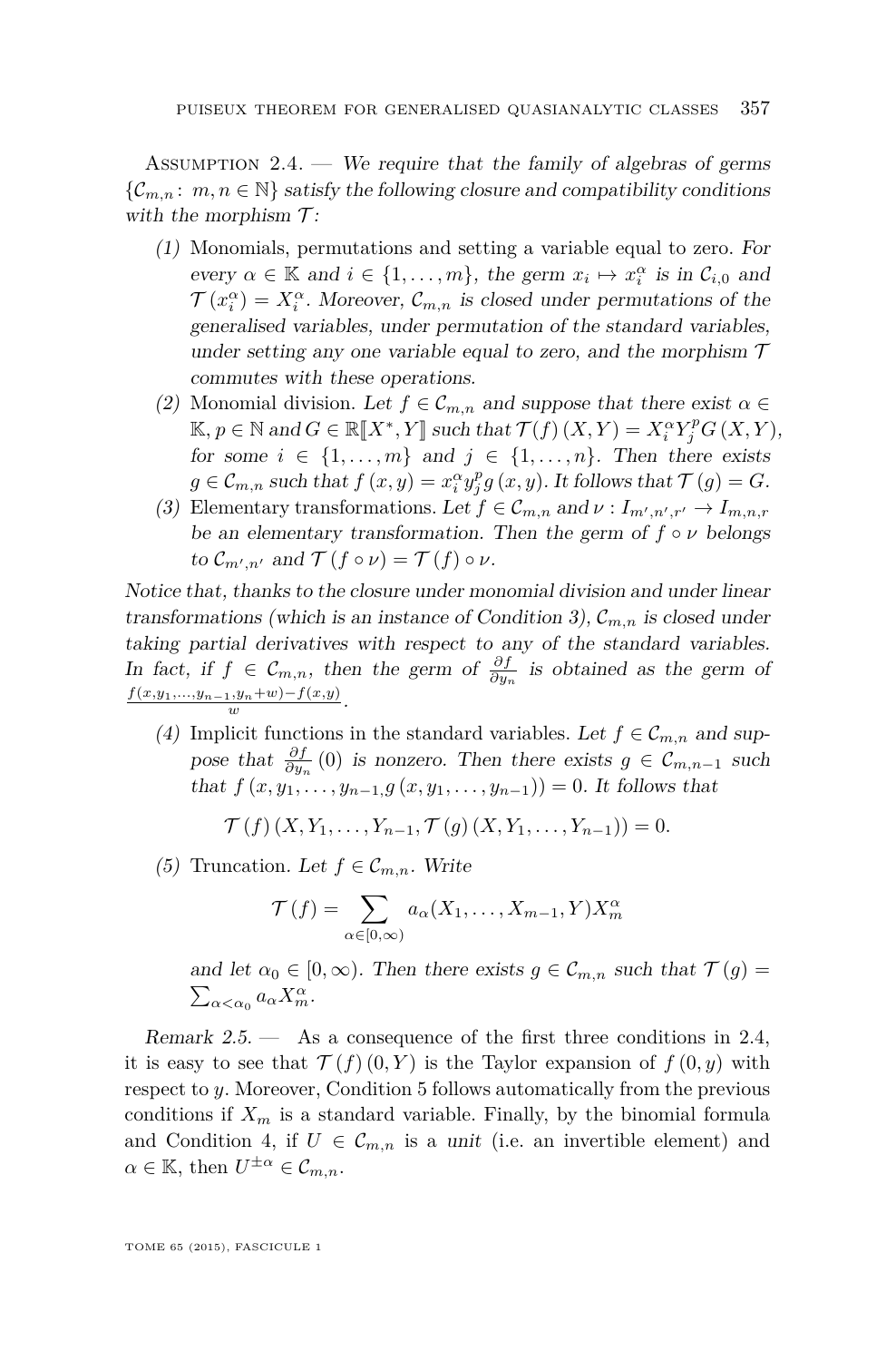<span id="page-10-0"></span>DEFINITION  $2.6. - A$  collection of real functions  $\mathcal{C} = \bigcup \left\{ \mathcal{C}_{m,n,r} : m,n \in \mathbb{N}, r \in (0,\infty)^{m+n} \right\}$ 

is a generalised quasianalytic class if the algebras  $\mathcal{C}_{m,n,r}$  satisfy the prop-erties in [2.1](#page-6-0) and the algebras of germs  $\mathcal{C}_{m,n}$  are quasianalytic (see Definition [2.2\)](#page-6-0) and satisfy the conditions in [2.4.](#page-9-0)

Remark 2.7. — The Main Theorem applies to all the classes mentioned in the introduction, where the morphism  $\mathcal T$  is the Taylor expansion at zero in cases a), b) and d), the identity in case c) and the asymptotic expansion  $f \mapsto T(f)$  in case e). In fact, quasianalyticity is tautological in case c), it is proven in [\[16\]](#page-20-0) in case b) and it follows by classical theorems in cases a), d) and e) (see  $[19, 20, 10]$  $[19, 20, 10]$  $[19, 20, 10]$  $[19, 20, 10]$  $[19, 20, 10]$ ). Moreover, the closure and compatibility conditions in [2.4](#page-9-0) are verified by construction in case b). They are proven in  $[18, Section 3]$  $[18, Section 3]$  for case a), in  $[6, Sections 5,6]$  $[6, Sections 5,6]$  for case c), in  $[7, Sections$  $[7, Sections$ 4,5] for case d) and finally in [\[11,](#page-20-0) Sections 5,6] for case e). In particular, in cases a), b) and e) the set  $A$  of admissible exponents is  $N$ , so Condition 5 (truncation) in [2.4](#page-9-0) is void. In case c) Condition 5 is clearly satisfied and in case e) it is a consequence of [\[11,](#page-20-0) Proposition 5.6]. Notice that in cases c) and e) the functions  $x \mapsto \sqrt[p]{x}$  ( $p \in \mathbb{N}$ ) already belong to the collection C.

#### **3. Strategy of proof of the Main Theorem**

The key step for the proof of the Main Theorem is a monomialisation algorithm which respects a given variable. The monomialisation tools are the elementary transformations defined in Definition [2.3,](#page-7-0) the use of which we now describe.

DEFINITION 3.1. — Let  $k \geq 1$  and for all  $i \in \{1, \ldots, k\}$  let

$$
\nu_i: (x'_{(i)}, y'_{(i)}) \mapsto (x_{(i)}, y_{(i)})
$$

be an elementary transformation, where  $x'_{(i)}$  is an  $m'_i$ -tuple,  $y'_{(i)}$  is an  $n'_i$ tuple,  $x_{(i)}$  is an  $m_i$ -tuple and  $y_{(i)}$  is an  $n_i$ -tuple, with  $m'_i + n'_i = m_i + n_i$ . If  $k = 1$  or if  $k > 1$  and  $m_i = m'_{i-1}$  for all  $i = 1, \ldots, k$ , then we say that  $\rho := \nu_1 \circ \ldots \circ \nu_k$  is an admissible transformation.

An elementary family is either of the following collections of elementary transformations:  $\{r_i^{\gamma}\}\$  (for some  $1 \leqslant i \leqslant m$ ),  $\{\sigma_{m+i}^+, \sigma_{m+i}^-\}$  (for some  $1 \leqslant$  $i \le n$ ),  $\{\tau_H\}$ ,  $\{L_{i,c}\}$  (for some  $1 \le i \le n$ ),  $\{\pi_{i,j}^{\lambda} : \lambda \in [0,\infty]\}$  (for some  $1 \le$  $i, j \leq m$ , or  $\{\pi_{m+i,j}^{\lambda} : \lambda \in \mathbb{R} \cup \{\pm \infty\}\}\$  (for some  $1 \leqslant i \leqslant n, 1 \leqslant j \leqslant m$ ). An admissible family is defined inductively. An admissible family of length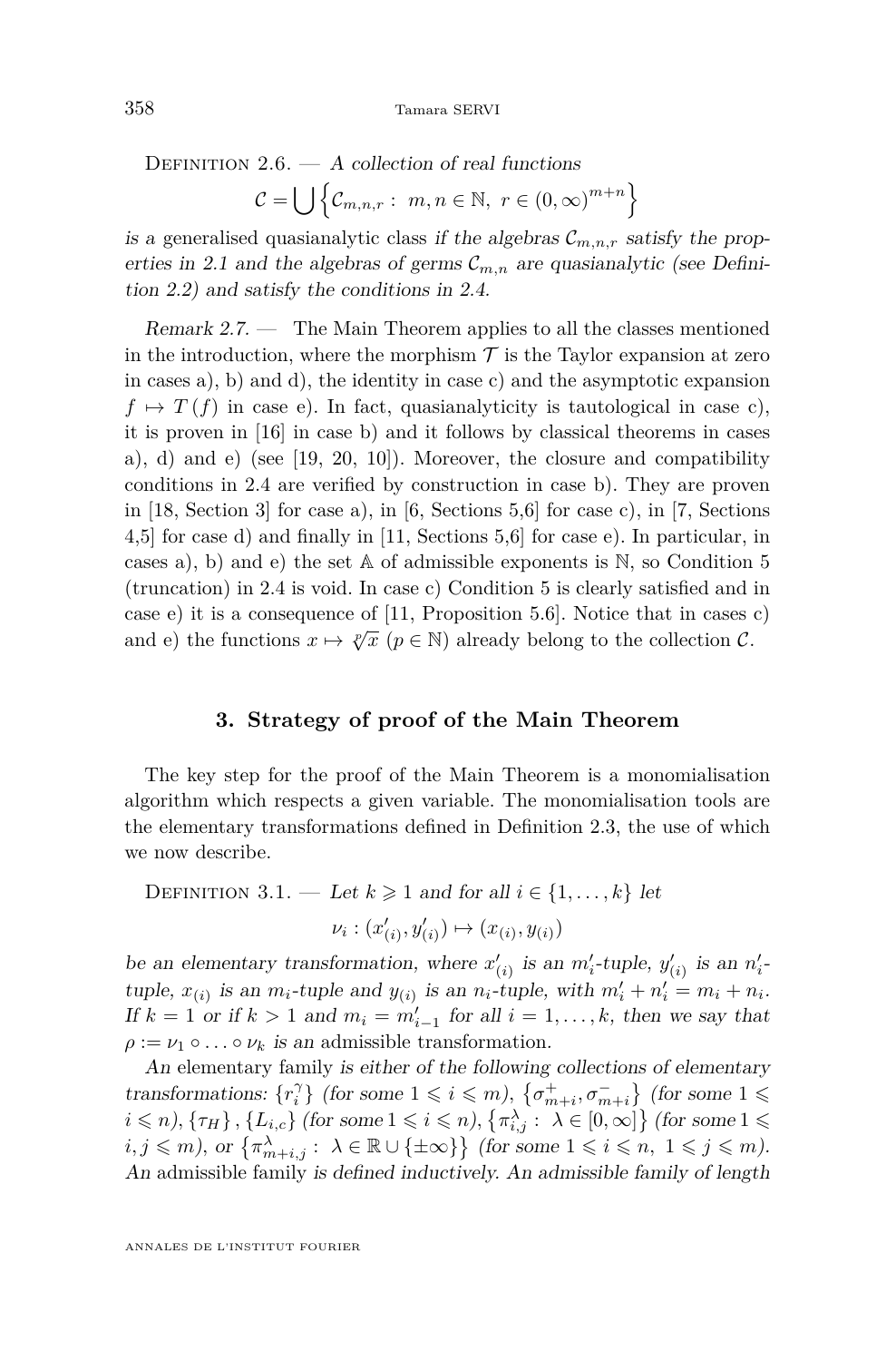<span id="page-11-0"></span>1 is an elementary family. An admissible family  $\mathcal F$  of length  $\leqslant q$  is obtained from an elementary family  $\mathcal{F}_0$  in the following way: for all  $\nu \in \mathcal{F}_0$ , let  $\mathcal{F}_\nu$ be an admissible family of length  $\leq q-1$  such that  $\forall \rho' \in \mathcal{F}_{\nu}$ ,  $\nu \circ \rho'$  is an admissible transformation and define  $\mathcal{F} = {\nu \circ \rho' : \nu \in \mathcal{F}_0, \ \rho' \in \mathcal{F}_\nu}.$ 

Finally, we say that a series  $F \in \mathbb{R}[\![X^*,Y]\!]$  has a certain property *P* after<br>miscible femily if there exists ad admiscible femily  $\mathcal{F}$  such that for examadmissible family if there exists ad admissible family  $\mathcal F$  such that for every  $\rho \in \mathcal{F}$  the series  $F \circ \rho(X', Y')$  has the property *P*. The same notation extends to elements of C.

We fix a generalised quasianalytic class  $\mathcal C$  and we let  $\widehat{\mathcal C}_{m,n}$  be the image of  $\mathcal{C}_{m,n}$  under the morphism  $\mathcal{T}$  and  $\mathcal{C} = \bigcup \mathcal{C}_{m,n}$ . It follows from the conditions in [2.4](#page-9-0) that, if  $\rho: I_{m',n',r'} \ni (x',y') \mapsto (x,y) \in I_{m,n,r}$  is an admissible transformation and  $F(X, Y) \in \mathcal{C}_{m,n}$ , then  $F(X', Y') \in \mathcal{C}_{m',n'}$ 

Moreover, it is easy to verify that if  $\mathcal{G} \subseteq \mathbb{R}[[X^*,Y]]$  is a collection with good total support, then the collection  $\{F \circ \rho : F \in \mathcal{G}\}\$  has good total support. For example, let  $F \in \mathbb{R}[[X^*, Y]]$  and  $H \in \mathbb{R}[[X^*, Y_1, \ldots, Y_{n-1}]]$ ; suppose  $\text{Supp}(F) \subseteq S_1 \times \ldots \times S_m \times \mathbb{N}^n$  and  $\text{Supp}(H) \subseteq S'_1 \times \ldots \times S'_m \times \mathbb{N}^{n-1}$ , where  $S_i, S'_i \subset [0, \infty)$  are well ordered sets. Then we have  $\text{Supp}(F \circ L_{i,c}) \subseteq$  $S_1 \times \ldots \times S_m \times \mathbb{N}^n$  and  $\text{Supp}(F \circ \tau_H) \subseteq \tilde{S}_1 \times \ldots \times \tilde{S}_m \times \mathbb{N}^n$ , with  $\tilde{S}_k =$  ${a + lb}: a \in S_k, b \in S'_k, l \in \mathbb{N}$ . Moreover, Supp  $(F \circ r_i^{\gamma}) \subseteq \tilde{S}_1 \times \ldots \times \tilde{S}_m \times$  $\mathbb{N}^n$ , with  $\tilde{S}_i = \{ \gamma a : a \in S_i \}$  and  $\tilde{S}_k = S_k$  for  $k \neq i$ . Finally, for  $1 \leq$  $i, j \leq m$  with  $i \neq j$ , we have  $\text{Supp}\left(F \circ \pi_{i,j}^0\right) \subseteq \tilde{S}_1 \times \ldots \times \tilde{S}_m \times \mathbb{N}^n$ , with  $\tilde{S}_j = \{a + b : a \in S_j, b \in S_i\}$  and  $\tilde{S}_k = S_k$  for  $k \neq j$ . The argument for the other types of blow-up transformation and for reflections is similar.

DEFINITION 3.2. — A series  $F \in \widehat{C}_{m,n}$  is normal if there are  $\alpha \in [0,\infty)^m$ ,  $\beta \in \mathbb{N}^n$  and a unit  $U \in (\hat{\mathcal{C}}_{m,n})^{\times}$  such that  $F(X,Y) = X^{\alpha}Y^{\beta}U(X,Y)$ .

Notation 3.3. — Throughout this section, we let  $m, n \in \mathbb{N}$ ,  $(x, y)$  $(x_1, \ldots, x_m, y_1, \ldots, y_n)$  and z be a single variable. We let  $\mathcal{C}_{m,n,1}$  be either  $\mathcal{C}_{m,n+1}$  (i.e. *z* is considered as a standard variable) or  $\mathcal{C}_{m+1,n}$  (i.e. *z* is considered as a generalised variable). The same convention applies to the formal variables  $X, Y, Z$  and to  $\mathcal{C}$ .

Let  $f(x, y, z) \in \mathcal{C}_{m,n,1}$ . Our first aim is to show that, after a family of admissible transformations "respecting" *Z*, the series  $\mathcal{T}(f)(X, Y, Z)$  is normal. This motivates the next definition.

 $DEFINITION 3.4.$  *→ Let ν* : *I<sub>m',n'+1,r'* ∋ (*x',y',z'*)  $\mapsto$  (*x,y,z*) ∈ *I<sub>m,n+1,r*</sub></sub> be an elementary transformation. Let  $\nu_0, r'_0, r_0$  denote the first  $m + n$  components of  $\nu, r', r$  respectively. We say that  $\nu$  respects the variable *z* if  $\nu_0$ does not depend on *z'*. Hence  $\nu_0: I_{m',n',r'_0} \ni (x', y') \mapsto (x, y) \in I_{m,n,r_0}$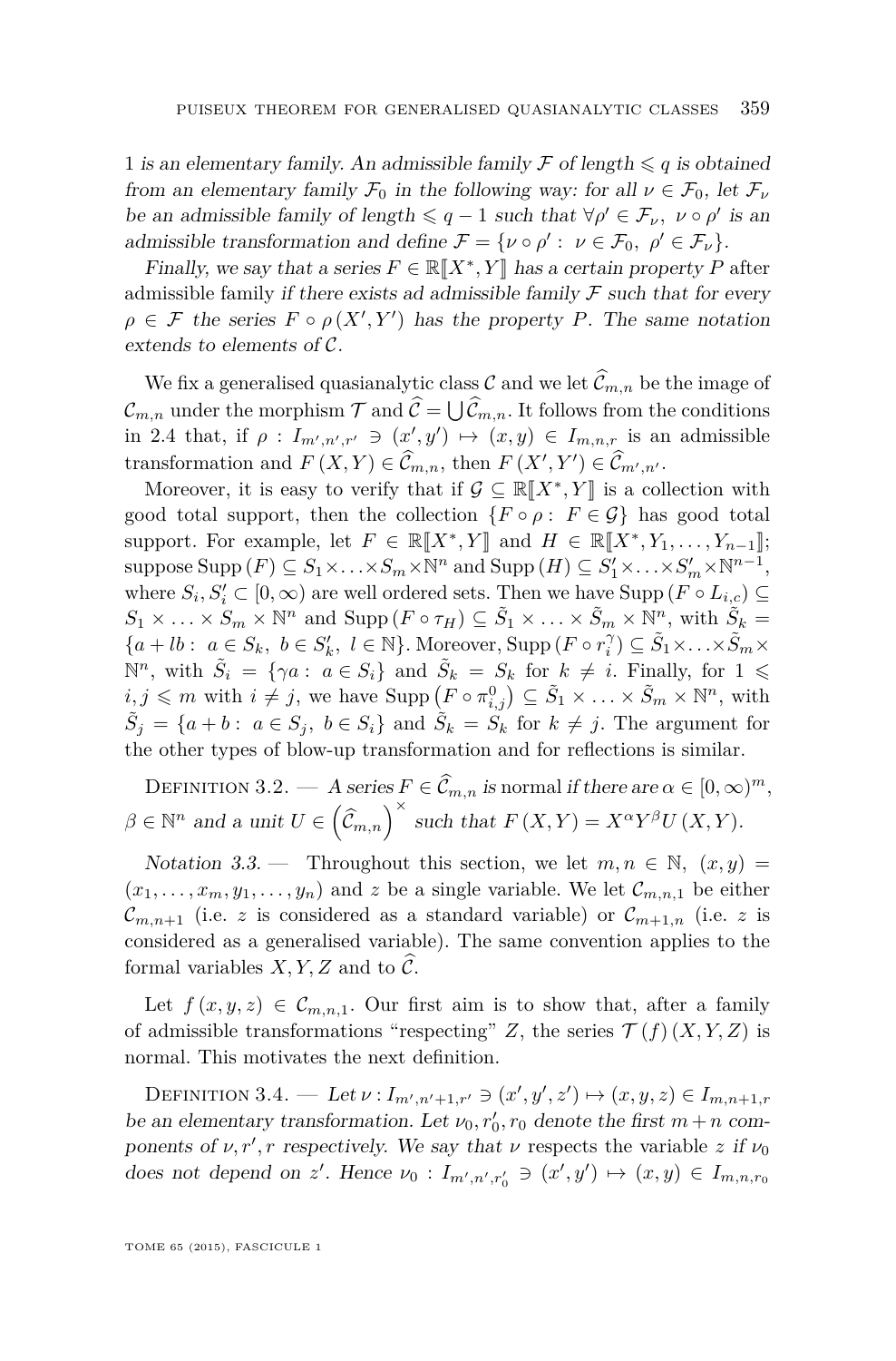<span id="page-12-0"></span>is an elementary transformation. Analogously, we extend this definition to the case when  $z'$  and/or  $z$  are generalised variables by requiring that the components of  $\nu$  which correspond to the variables  $(x, y)$  depend only on  $(x', y')$  and not on  $z'$ .

LEMMA 3.5. — Suppose that  $\nu$  respects *z*, as in the above definition. Then there exists a set  $S \subseteq I_{m',n',r_0'}$  (which is either empty or the zeroset of some variable) such that the maps  $\nu \restriction I_{m',n'+1,r'} \setminus (S \times \mathbb{R})$  and  $\nu_0 \restriction$  $I_{m',n',r_0'} \setminus S$  are bijections onto their image and for all  $(x', y') \in I_{m',n',r_0'} \setminus S$ the map  $z' \mapsto z = \nu_{m+n+1}(x', y', z')$  is a monotonic bijection onto its image. Moreover, the components of the inverse maps  $(x, y) \mapsto (x', y')$  and  $(x', y', z) \mapsto z'$  are A-terms. Finally, if  $S \neq \emptyset$  then  $\nu$  is a blow-up chart and  $\nu(S \times \mathbb{R})$  is the common zeroset of two variables.

Proof. — We only give the details for  $\nu : (x', y', z') \mapsto (x', y', x'_1 (\lambda + z')),$ for some  $\lambda \in \mathbb{R}$ . In this case,  $\nu_0$  is the identity map,  $S = \{x_1' = 0\}$  and  $\nu(S \times \mathbb{R}) = \{x_1 = z = 0\}$ . For all  $(x', y') \notin S$ , the inverse function  $z \mapsto$  $z' = \frac{z}{x'_1} - \lambda$  is an A-term.

DEFINITION 3.6. — We say that an admissible family  $\mathcal F$  of transformations  $(x', y', z') \mapsto (x, y, z)$  respects *z* if all the elementary transformations appearing in  $\mathcal F$  respect  $z$  (with the obvious convention that if, for example,  $\mathcal{F} \ni \rho = \nu_1 \circ \nu_2 : (x', y', z') \mapsto (x'', y'', z'') \mapsto (x, y, z)$ , then  $\nu_1$  respects *z* and  $\nu_2$  respects *z*<sup>*u*</sup>). We say that *F* almost respects *z* if for all  $\rho = \nu_1 \circ \ldots \circ \nu_k$  the elementary transformations  $\nu_1, \ldots, \nu_{k-1}$  respect *z* and either  $\nu_k$  respects *z* or  $\nu_k$  is a blow-up chart at infinity involving *z* and some other variable (i.e.  $\nu_k$  is either  $\pi_{m+1,j}^{\infty}$  or  $\pi_{m+n+1,j}^{\pm \infty}$ , for some  $j \in \{1, \ldots, m\}$ ).

We prove the following monomialisation result.

THEOREM 3.7. — Let  $F(X, Y, Z) \in \widehat{\mathcal{C}}_{m,n,1}$ . Then, after admissible family almost respecting *Z*, we have that *F* is normal.

Before proving the above theorem, we show how it implies the Main Theorem. Since we want to keep track of standard and generalised variables, we will change the notation and prove the Main Theorem for a germ  $f(x, y, z) \in \mathcal{C}_{m,n,1}$ , where *y* is now an *n*-tuple of variables and *z* is a single variable.

Proof of the Main Theorem. — Let  $f(x, y, z) \in \mathcal{C}_{m,n,1}$ . By Theorem 3.7 and the quasianalyticity property, after some admissible family almost respecting *z*, the germ of *f* is normal (i.e. it is the product of a monomial by a unit of C). The proof is by induction on the pairs  $(d, l)$ , where  $d = m + n + 1$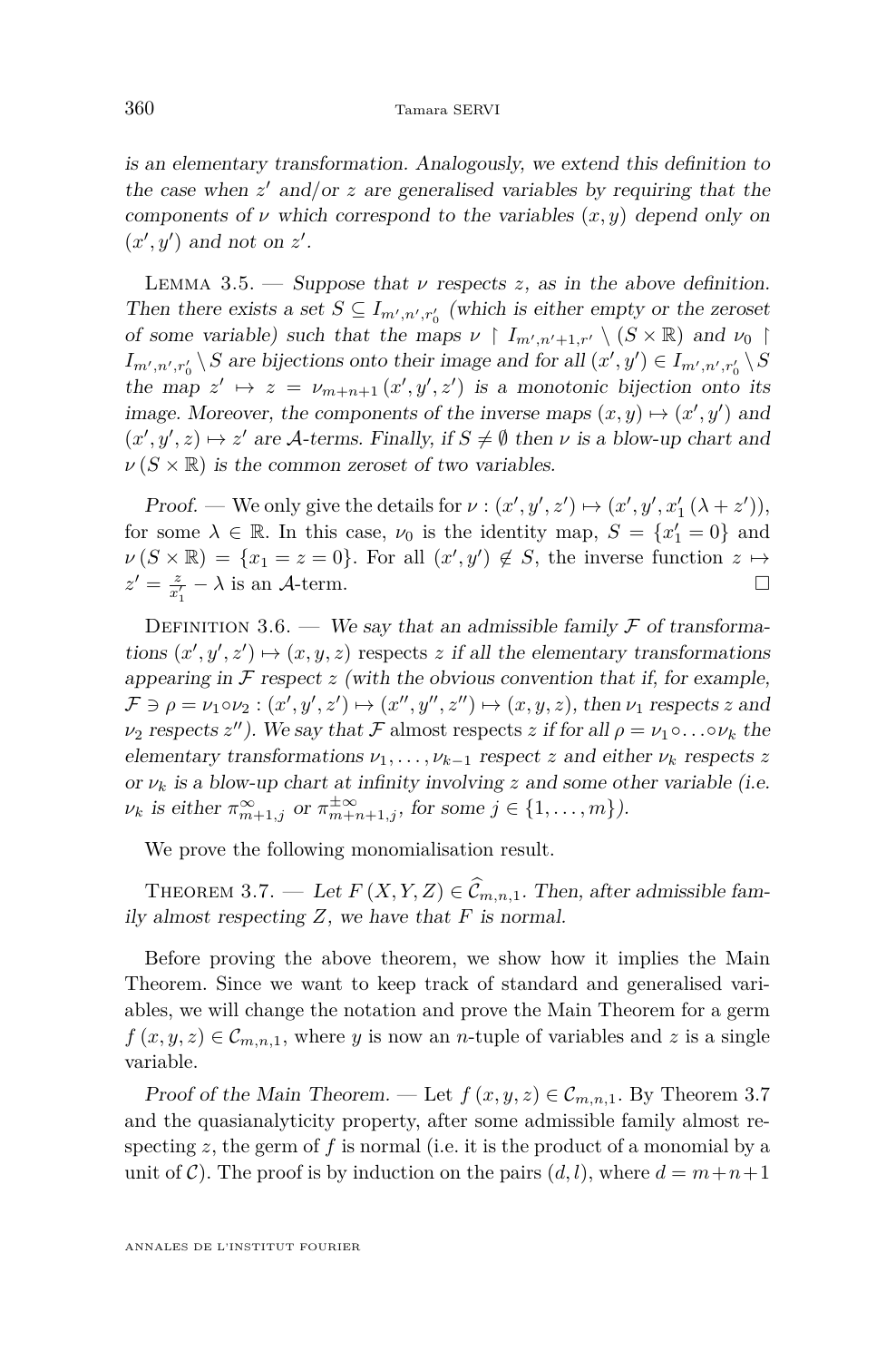is the total number of variables and *l* is the minimal length of an admissible monomialising family for *f*.

If  $d = 0$  or  $l = 0$  then there is nothing to prove. So we may suppose  $d, l > 0.$ 

Let  $\mathcal F$  be a monomialising family for  $f$  of length  $l$ . Note that, for every  $\rho \in \mathcal{F}$ , we may partition the domain of  $\rho$  (which is either of the form  $I_{m_{\rho}+1,n_{\rho},r_{\rho}}$  or  $I_{m_{\rho},n_{\rho}+1,r_{\rho}}$ , for some  $m_{\rho},n_{\rho}$  such that  $m_{\rho}+n_{\rho}=m+n$  into a finite union of sub-quadrants  $Q_{\rho,j}$  (i.e. sets of the form  $B_1 \times \ldots \times B_{m+n+1}$ , where  $B_i$  is either  $\{0\}$ , or  $(-r_{\rho,i}, 0)$ , or  $(0, r_{\rho,i})$  such that  $f \circ \rho$  has constant sign on  $Q_{\rho,i}$ . By a classical compactness argument (see for example [\[6,](#page-19-0) p. 4406]), there exists a finite subfamily  $\mathcal{F}_0 \subseteq \mathcal{F}$  and an open neighbourhood  $W \subseteq \mathbb{R}^{m+n+1}$  of the origin such that  $W \cap \text{dom}(f) = \bigcup_{\rho \in \mathcal{F}_0} \bigcup_{j \leqslant J} \rho(Q_{\rho,j})$ , for some  $J \in \mathbb{N}$ . Notice that, if  $A, B$  are  $\mathcal{A}\text{-cells}$ , then  $A \cap B$  and  $A \setminus B$ are finite disjoint unions of A-cells.

Let  $\mathcal{F}_1$  be an elementary family and  $\mathcal{F}_2$  be an admissible family of length  $\langle l \rangle$  such that for every  $\rho \in \mathcal{F}_0$  there exist  $\nu_\rho \in \mathcal{F}_1$  and  $\rho' \in \mathcal{F}_2$  such that  $\rho = \nu_\rho \circ \rho'$ . Notice that  $\mathcal{F}_2$  necessarily almost respects *z*. We will first consider the admissible transformations such that  $\nu_{\rho}$  respects *z*. Let  $S_{\rho}$ be the singular set of  $\nu_{\rho}$  defined in Lemma [3.5.](#page-12-0) If  $S_{\rho} \neq \emptyset$ , then the set  $T_{\rho} = \nu_{\rho} (S_{\rho} \times \mathbb{R})$  is the common zeroset of two variables. By Condition 1 in [2.4,](#page-9-0) the germ of  $f \upharpoonright T_\rho$  belongs to the collection C and depends on less than *d* variables. Hence the inductive hypothesis holds and the theorem is proved for  $f \restriction T_\rho$ . Notice that, by [2.1,](#page-6-0) the complement in dom  $(f)$  of the union of all  $T_\rho$  such that  $\nu_\rho$  respects *z* can be partitioned into a finite union of domains  $I \subseteq \text{dom}(f)$  such that, possibly up to some reflection, the germ of  $f \restriction I$  belongs to the collection  $\mathcal{C}$ . It therefore suffices to prove the theorem for  $f \restriction I$ .

If  $\nu_{\rho}$  is either  $\pi^{\infty}_{m+1,j}$  or  $\pi^{\pm \infty}_{m+n+1,j}$ , then necessarily  $\rho = \nu_{\rho}$  and clearly for every sub-quadrant *Q* the set  $\nu_{\rho}(Q)$  is an *A*-cell.

Otherwise,  $\nu_{\rho}$  respects *z*. We rename  $\nu_{\rho} = \nu$  and  $S_{\rho} = S$ . In order to avoid a cumbersome notation, we will only treat the case, as in Definition [3.4,](#page-11-0) of the form  $\nu : (x', y', z') \mapsto (\nu_0(x', y'), \nu_{m+n+1}(x', y', z'))$ , i.e. where both  $z'$ and *z* are standard variables (the other cases can be treated analogously). By induction on *l*, the theorem applies to  $f \circ \nu \upharpoonright \text{dom}(\nu) \setminus (S \times \mathbb{R})$ . Let *A* be one of the A-cells obtained thus. Without loss of generality, we may suppose that *A* is of the form  $\{(x', y', z') : (x', y') \in C, z' * t(x', y')\}$ , where  $* \in$  $\{=,<\}, C$  is an A-base and t is an A-term. Using the fact that  $\nu_0$  is invertible and the map  $z' \mapsto z = \nu_{m+n+1}(x', y', z')$  is monotonic, we obtain that  $\nu(A) = \left\{ (x, y, z) : (x, y) \in \nu_0(C), \ z * \nu_{m+n+1} \left( \nu_0^{-1}(x, y), t \left( \nu_0^{-1}(x, y) \right) \right) \right\},\$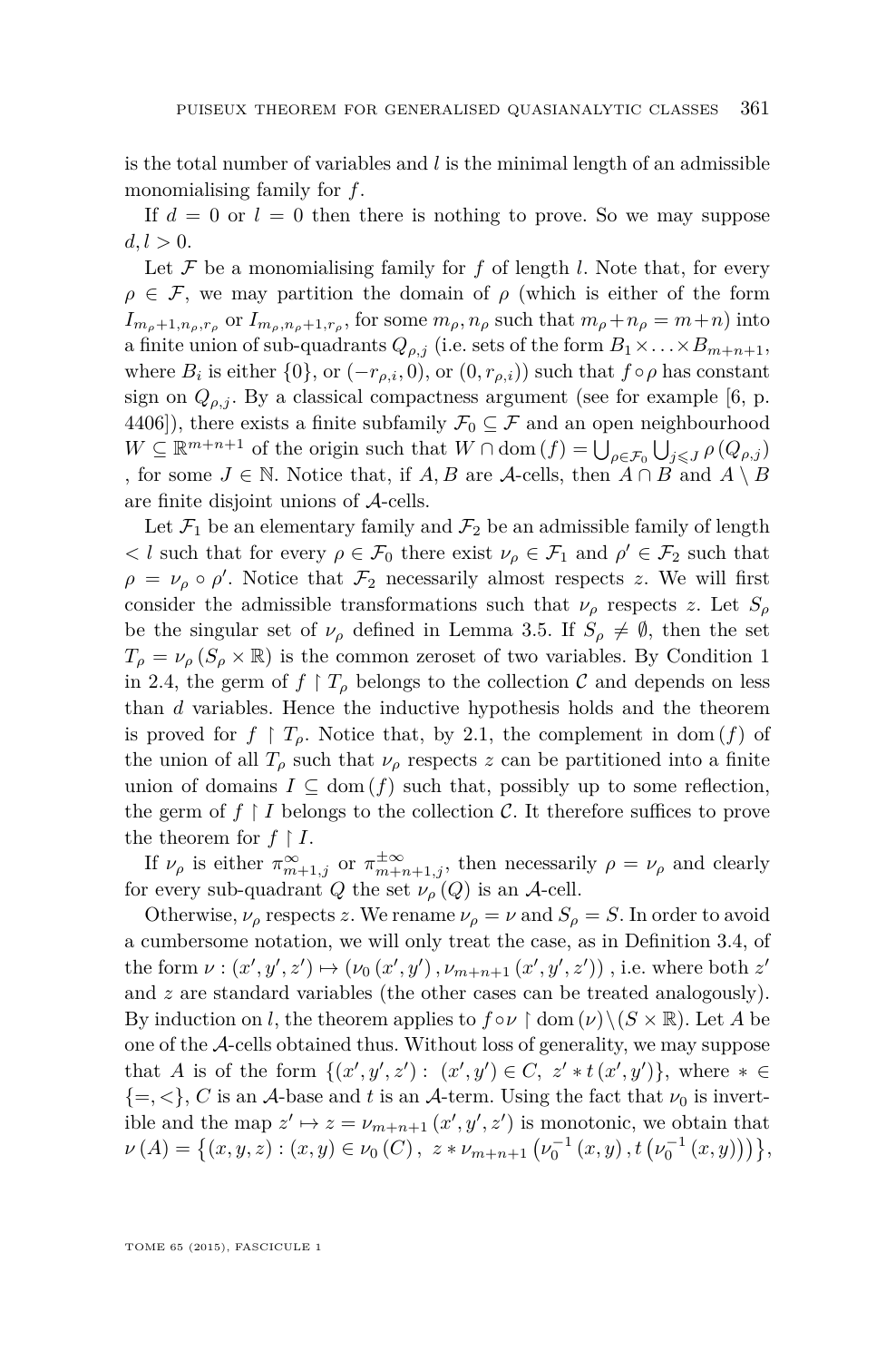<span id="page-14-0"></span>and it is easy to see that  $\nu_0(C)$  is an A-base. Since f has constant sign on  $\nu(A)$ , this concludes the proof of the theorem.

#### **4. Proof of Theorem [3.7](#page-12-0)**

Let  $(X, Y) = (X_1, \ldots, X_m, Y_1, \ldots, Y_n)$  and  $F(X, Y, Z) \in \widehat{\mathcal{C}}_{m,n,1}$ . The proof of Theorem [3.7](#page-12-0) is by induction on  $m + n$ , the case  $m + n = 0$  being trivial. Throughout the proof we will use the following easy consequence of the inductive hypothesis (see [\[18,](#page-20-0) Lemma 2.2] and [\[1,](#page-19-0) Lemma 4.7]; the proof for the case of standard variables extends trivially to the case of mixed variables).

ASSUMPTION 4.1 (Inductive Hypothesis). — Let  $G_1(X,Y)$ , ...,  $G_s(X, Y) \in \widehat{\mathcal{C}}_{m,n}$ . Then, after admissible family, the  $G_i$  are normal and linearly ordered by division.

The first stage of the proof consists in giving a suitable presentation of *F* with respect to *Z*.

DEFINITION 4.2. — We say that  $F \in \widehat{C}_{m,n,1}$  admits a finite presentation of order *d* if there are  $\alpha_1 > \ldots > \alpha_d \in \mathbb{K}$ ,  $H_1, \ldots, H_d \in \widehat{\mathcal{C}}_{m,n}$ , which are normal, and units  $U_1, \ldots, U_d \in (\hat{C}_{m,n,1})^{\times}$  such that  $F(X, Y, Z) =$  $H_1(X, Y)$   $G(X, Y, Z)$ , where

$$
G(X,Y,Z) = Z^{\alpha_1} U_1(X,Y,Z) + H_2(X,Y) Z^{\alpha_2} U_2(X,Y,Z) + \dots + H_d(X,Y) Z^{\alpha_d} U_d(X,Y,Z).
$$

PROPOSITION 4.3. — Suppose that the Inductive Hypothesis 4.1 holds. Then *F* admits a finite presentation of some order  $d \in \mathbb{N}$ , after admissible family respecting the variable *Z* (in fact, the admissible transformations required act as the identity on *Z*).

The ring  $\mathbb{R}[X^*, Y]$  is clearly not Noetherian. However, the next lemma<br>critical function of primary reports which is enough for our numerous. The proof provides a finiteness property which is enough for our purposes. The proof takes inspiration from [\[9,](#page-20-0) Theorem 6.3.3].

LEMMA 4.4. — Let  $\mathcal{G} = \{F_\alpha(X, Y) : \alpha \in A\} \subseteq \widehat{\mathcal{C}}_{m,n}$  be a family with good total support. Then,

a) after admissible family, there are  $\beta \in [0,\infty)^m$  and a collection  ${G_{\alpha}(X,Y): \alpha \in A} \subseteq \widehat{\mathcal{C}}_{m,n}$  such that  $\forall \alpha \in A, F_{\alpha}(X,Y) = X^{\beta}G_{\alpha}(X,Y)$ and  $G_{\alpha_0}(0, Y) \not\equiv 0$ , for some  $\alpha_0 \in A$ ;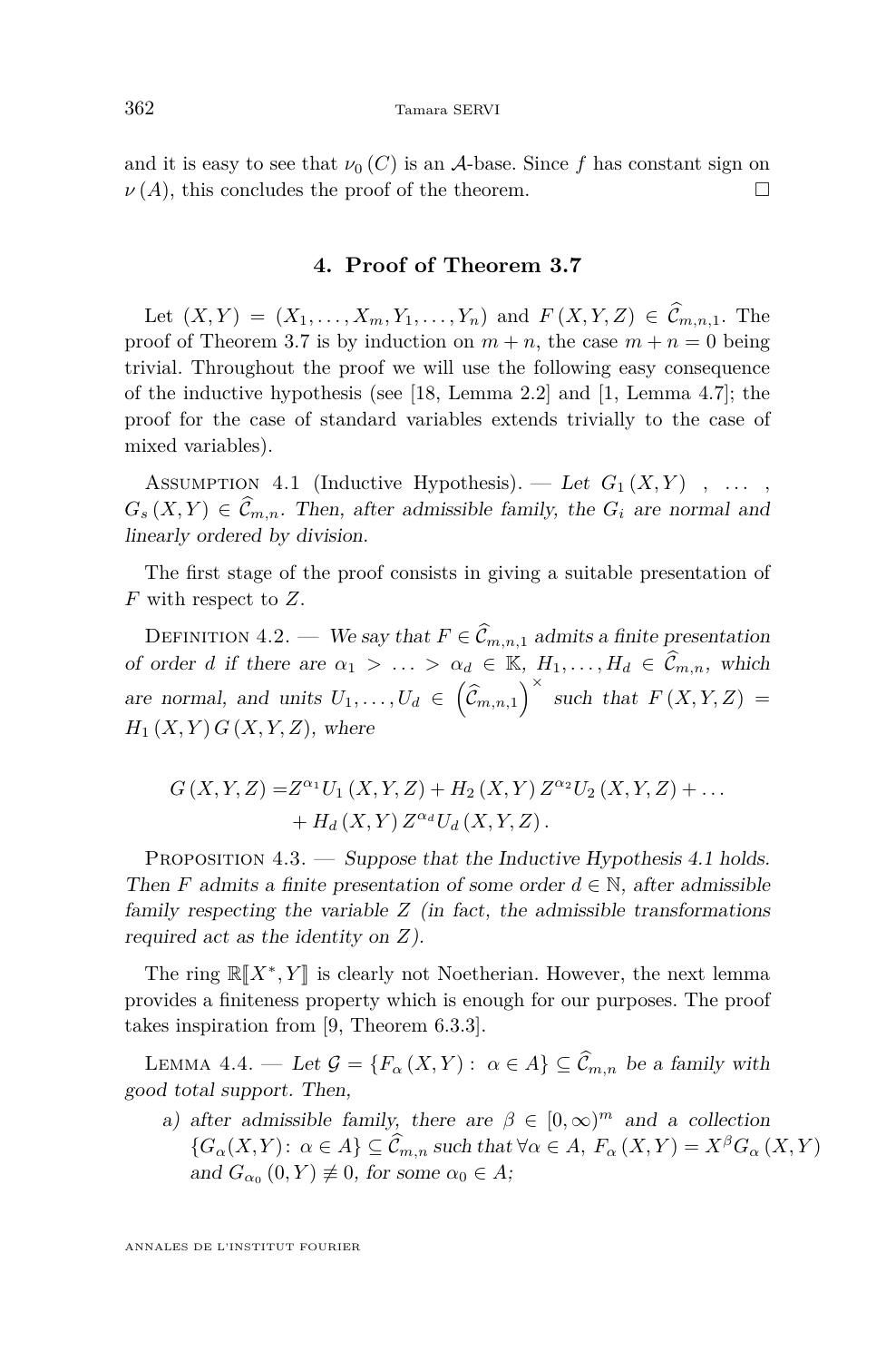b) for every  $d \in \mathbb{N}$ , after admissible family, the  $\mathbb{R}[X^*, Y]$ -module gen-<br>constant the tuning  $[(E - E) \cdot e - e] \cdot E$ erated by the tuples  $\{(F_{\alpha_1}, \ldots, F_{\alpha_d}) : \alpha_1, \ldots, \alpha_d \in A\}$  is finitely generated.

The numbers  $m, n$  may change under admissible transformation.

Proof. — For the proof of a), we view G as a subset of  $\mathbb{B}[X^*]$ , with  $\mathbb{B}[X^*]$  as a subset of  $\mathbb{B}[X^*]$ , with  $\mathbb{B} = \mathbb{R}[Y]$ . In [\[6,](#page-19-0) 4.11] the authors define the blow-up height of a finite set of monomials, denoted by  $b_X$ . It follows from the definition of  $b_X$  that if  $b_X(\mathcal{G}_{\text{min}}) = (0,0)$ , then there exists  $\beta \in [0,\infty)^m$  such that  $\mathcal{G}_{\text{min}} = \{X^{\beta}\},$ which is what we want. The proof of this step is by induction on the pairs  $(m, b_X(\mathcal{G}_{\text{min}}))$ , ordered lexicographically. If  $m = 0$ , there is nothing to prove. If  $m = 1$ , then  $b_X(\mathcal{G}_{\min}) = (0, 0)$ .

Hence we may assume that  $m > 1$  and  $b_X(\mathcal{G}_{\text{min}}) \neq (0, 0)$ . It follows from the proof of [\[6,](#page-19-0) Proposition 4.14] that there are  $i, j \in \{1, \ldots, m\}$  and suitable ramifications  $r_i^{\gamma}$ ,  $r_j^{\delta}$  of the variables  $X_i$  and  $X_j$  such that, after the admissible transformations  $\rho_0 := r_i^{\gamma} \circ r_j^{\delta} \circ \pi_{i,j}^0$  and  $\rho_{\infty} := r_i^{\gamma} \circ r_j^{\delta} \circ \pi_{i,j}^{\infty}$ , the blow-up height  $b_X$  of  $\mathcal{G}_{\text{min}}$  has decreased (to see this, consider  $\alpha_i, \beta_j$  in the proof of [\[6,](#page-19-0) Lemma 4.10] and perform the mentioned ramifications with  $\gamma = \beta_i$  and  $\delta = \alpha_i$ ). Moreover, for every  $\lambda \in (0, \infty)$ , after the admissible transformation  $\rho_{\lambda} := r_i^{\gamma} \circ r_j^{\delta} \circ \pi_{i,j}^{\lambda}$ , the series in the family  $\mathcal G$  have one less generalised variable and one more standard variable, so *m* has decreased. Since admissible transformations preserve having good total support, the inductive hypothesis applies and we obtain the required conclusion.

The proof of b) is by induction on the pairs  $(m+n, d)$ , ordered lexicographically. Arguing by induction on *d* as in [\[9,](#page-20-0) Lemma 6.3.2], it is enough to prove the case  $d = 1$ . If  $m + n = 1$  then, since  $\mathcal G$  has good total support, the ideal generated by G is principal. Hence suppose that  $m + n > 1$ . Recall that, by part a) of this lemma, there are  $\beta \in [0, \infty)^m$  and a collection  ${G_{\alpha}(X,Y): \alpha \in A} \subseteq \widehat{\mathcal{C}}_{m,n}$  such that  $\forall \alpha \in A, F_{\alpha}(X,Y) = X^{\beta}G_{\alpha}(X,Y)$ and  $G_{\alpha_0}(0, Y) \neq 0$ , for some  $\alpha_0 \in A$ . After a linear transformation  $L_{n,c}$ , we may suppose that  $G_{\alpha_0}$  is regular of some order *d* in the variable  $Y_n$ .

Let  $\hat{Y} = (Y_1, \ldots, Y_{n-1})$ . By the formal Weierstrass Division for gener-alised power series (see [\[6,](#page-19-0) 4.17]), for every  $\alpha \in A$  there are  $Q_{\alpha} \in \mathbb{R}[[X^*, Y]]$ and  $B_{\alpha,0}, \ldots, B_{\alpha,d-1} \in \mathbb{R}[\![X^*, \hat{Y}]\!]$  such that  $G_{\alpha} = G_{\alpha_0} Q_{\alpha} + R_{\alpha}$ , where  $R_{\alpha}(X,Y) = \sum_{i=0}^{d-1} B_{\alpha,i} (X,\hat{Y}) Y_n^i$ . It is proven in [\[6,](#page-19-0) p. 4390] that the total support of the collection  ${B_{\alpha,j}: \alpha \in A, j = 0, ..., d-1}$  is contained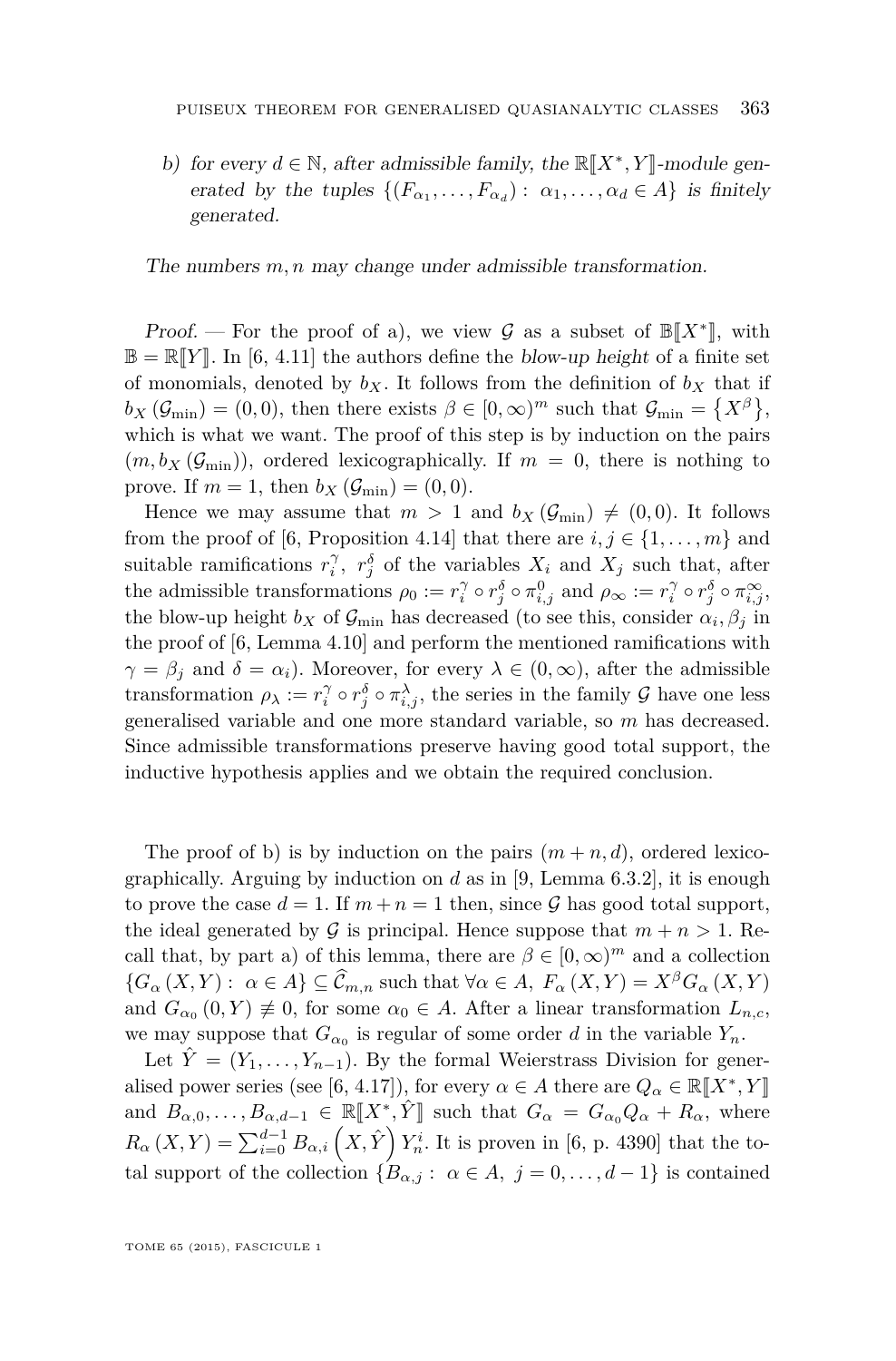in the good set  $\Sigma \text{Supp}(\mathcal{G})$  of all finite sums (done component-wise) of elements of Supp  $(\mathcal{G})$ . Hence, by the inductive hypothesis on the total number of variables, after admissible family acting on  $(X, \hat{Y})$ , the  $\mathbb{R}[X^*, \hat{Y}]$ module generated by  $\mathcal{B} = \{B_\alpha = (B_{\alpha,0}, \ldots, B_{\alpha,d-1}) : \alpha \in A\}$  is finitely generated. Therefore, there are  $\alpha_1, \ldots, \alpha_q \in A$  and for all  $\alpha \in A$  there are  $C_{\alpha,1}, \ldots, C_{\alpha,q} \in \mathbb{R}[[X^*, \hat{Y}]]$  such that  $B_{\alpha} = \sum_{j=1}^{q} C_{\alpha,j} B_{\alpha,j}$ . Putting everything together, we obtain that, for every  $\alpha \in A$ ,

$$
F_{\alpha} = \left(Q_{\alpha} - \sum_{j=1}^{q} C_{\alpha,j} Q_{\alpha_j}\right) F_{\alpha_0} + \sum_{j=1}^{q} C_{\alpha,j} F_{\alpha_j}.
$$

 $\Box$ 

Proof of Proposition [4.3.](#page-14-0) — Write  $F(X, Y, Z) = \sum_{\alpha \in A} F_{\alpha}(X, Y) Z^{\alpha}$ and consider the family  $\mathcal{G} = \{F_\alpha(X, Y) : \alpha \in A\}$ , which is contained in  $\widehat{\mathcal{C}}_{m,n}$  by Conditions 2 and 5 in [2.4.](#page-9-0) Note that  $A \subseteq [0,\infty)$  is a well ordered set and  $\mathcal G$  has good total support.

By Lemma [4.4,](#page-14-0) after admissible family acting on  $(X, Y)$ , the  $\mathbb{R}[X^*, Y]$ ideal generated by  $\mathcal G$  is finitely generated. Hence we can apply the Inductive Hypothesis [4.1](#page-14-0) simultaneously to the generators and obtain that, after admissible family acting on  $(X, Y)$ , the generators are normal and linearly ordered by division. Hence, there is  $\alpha_1 \in A$  and for all  $\alpha \in A$  there is  $Q_{\alpha} \in \mathbb{R}[\![X^*,Y]\!]$  such that  $F_{\alpha} = F_{\alpha_1} \cdot Q_{\alpha}$ . Notice that, since  $F_{\alpha_1}$  is normal, by monomial division  $Q_{\alpha} \in \widehat{\mathcal{C}}_{m,n}$  (by Remark [2.5,](#page-9-0) the inverse of a unit belonging to  $\hat{\mathcal{C}}$  also belongs to  $\hat{\mathcal{C}}$ ). This allows us to write

$$
F(X,Y,Z) = \sum_{\alpha < \alpha_1} F_{\alpha}(X,Y) Z^{\alpha} + F_{\alpha_1}(X,Y) Z^{\alpha_1} U(X,Y,Z),
$$

where  $U(X, Y, Z) = 1 + \sum_{\alpha > \alpha_1} Q_{\alpha}(X, Y) Z^{\alpha - \alpha_1}$ . The series  $G(X, Y, Z) =$  $\sum_{\alpha < \alpha_1} F_\alpha(X, Y) Z^\alpha$  belongs to  $\hat{C}_{m,n,1}$  by Condition 5 in [2.4,](#page-9-0) hence  $U \in$  $(\widehat{\mathcal{C}}_{m,n,1})^{\times}$ . We repeat the above argument for *G*. This procedure will provide, after admissible family acting on  $(X, Y)$ , a decreasing sequence  $\alpha_1 > \alpha_2 > \ldots$  which is necessarily finite (say, of length *d*), since *A* is wellordered. Now it is enough to rename  $H_i := Q_{\alpha_i}$  for  $i = 1, \ldots, d$  and factor out  $H_1$  to obtain the required finite presentation.

We can now finish the proof of Theorem [3.7](#page-12-0) by showing how to reduce the order of a finite presentation for *F*.

Proof of Theorem  $3.7.$  — In what follows, up to suitable reflections, there is no harm in considering the variables  $(X, Y)$  as generalised, hence, to simplify the notation, we will suppose  $Y = \emptyset$ .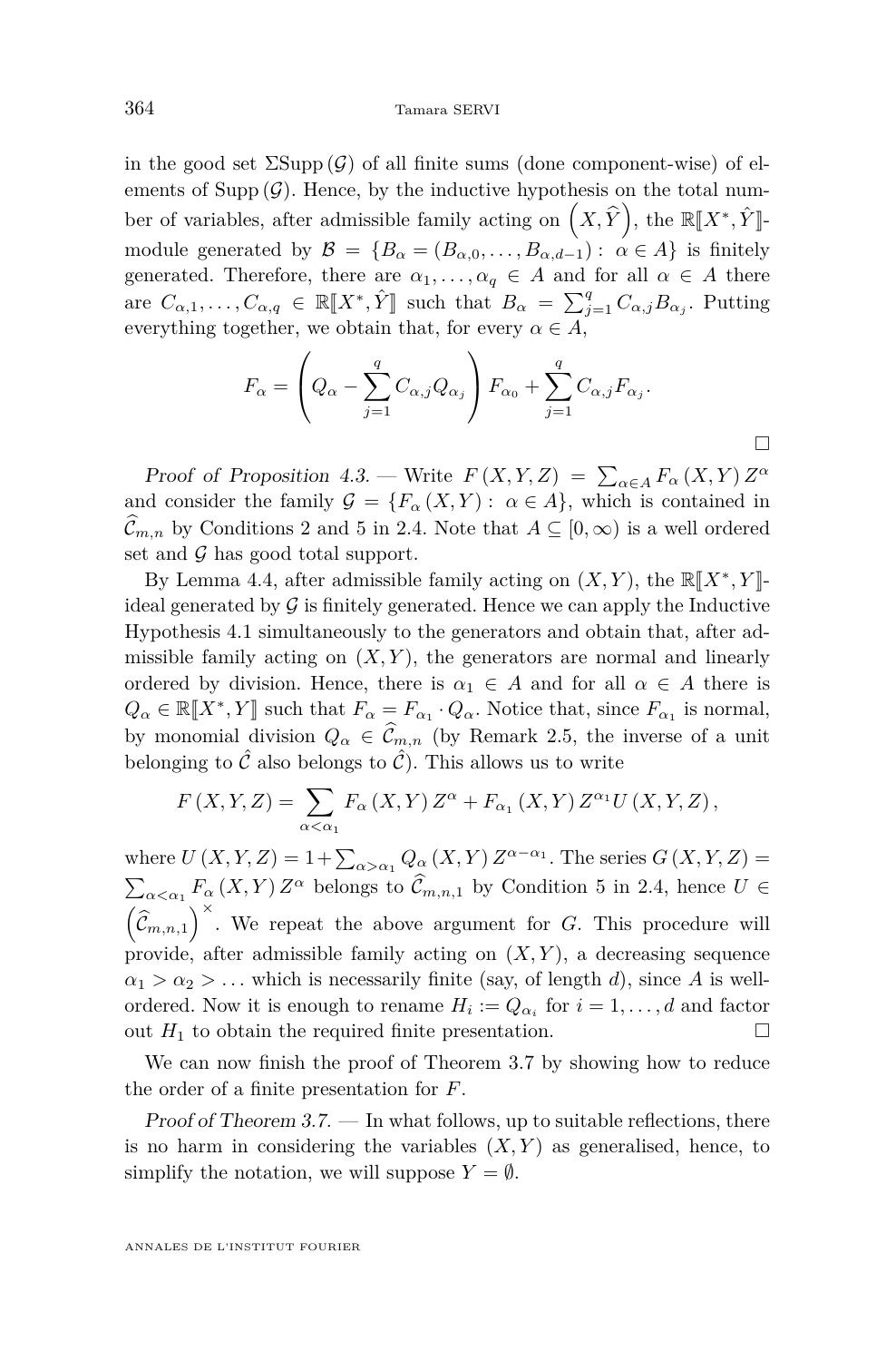Suppose first that  $F \in \widehat{\mathcal{C}}_{m,1}$ , i.e. *Z* is a standard variable. By Proposition [4.3,](#page-14-0) we may suppose that *F* admits a finite presentation as in Defi-nition [4.2.](#page-14-0) Since the exponents  $\alpha_i$  are in N, we have that *G* is regular of order  $\alpha_1$  in the variable Z.

If  $\alpha_1 = 1$ , then we perform the Tschirnhausen transformation translating *Z* by the solution to the implicit function problem  $G = 0$ , and obtain that *F* is normal.

Suppose that  $\alpha_1 > 1$ . We follow, up to suitable reflections and ramifications, the algorithm for decreasing the order of regularity in the proof of [\[18,](#page-20-0) Theorem 2.5], which we briefly summarise (the details can be found in [\[21,](#page-20-0) Section 4.2.2]). By the Taylor formula, there are series  $A_1, \ldots, A_d \in \mathcal{C}_m$ , with  $A_i(0) = 0$ , and a unit  $U \in (\widehat{\mathcal{C}}_{m,1})^{\times}$  such that

$$
G(X,Z) = A_d(X) + \ldots + A_1(X) Z^{\alpha_1 - 1} + U(X,Z) Z^{\alpha_1}.
$$

After a Tschirnhausen translation, we may assume that  $A_1 = 0$ . We ap-ply the Inductive Hypothesis [4.1](#page-14-0) simultaneously to the  $A_i$  in such a way that, after admissible family acting on *X*, the  $A_i$  are normal, i.e.  $A_i(X)$  $X^{\beta_i}U_i(X)$  for some  $\beta_i \in \mathbb{K}^m$ ,  $U_i \in (\hat{\mathcal{C}}_m)^\times$ , and for some  $l \in \{2, ..., d\}$ the series  $A_l^{1/l}$ <sup>1/l</sup>
<sup>d</sup> divides all the series  $A_i^{1/i}$  (notice that if  $F \in \widehat{\mathcal{C}}_{0,m+1}$ , i.e. all the variables are standard, then we can start the proof by first ramifying the variables *X* with exponent *d*!, in order to ensure that only natural exponents appear in the series  $A_l^{1/l}$  $\binom{1}{l}$ .

Let  $j \in \{1, \ldots m\}$  be such that the variable  $X_j$  appears with a nonzero exponent in the monomial  $X^{\beta_l}$  and consider the family of blow-up transformations  $\{\pi_{m+1,j}^{\lambda} : \lambda \in \mathbb{R} \cup \{\pm \infty\}\}.$ 

After the transformations  $\pi^{\pm \infty}_{m+1,j}$ , the series *G* has the form  $Z^{\alpha_1} V(X,Z)$ , where  $V \in (\hat{\mathcal{C}}_{m,1})^{\times}$ , so in this case *F* is normal, and we are done.

After the transformation  $\pi^0_{m+1,j}$ , the exponent of  $X_j$  in the monomial  $X^{\beta_l}$  has decreased by the quantity *l*. By repeating the procedure and applying it to the other variables appearing with a nonzero exponent in the monomial  $X^{\beta_l}$ , we can reduce the order of regularity of *G* to  $\alpha_1 - l$ .

For  $\lambda \in \mathbb{R} \setminus \{0\}$ , after the transformation  $\pi_{m+1,j}^{\lambda}$ , thanks to the fact that  $A_1 = 0$ , the order of *G* is at most  $\alpha_1 - 1$ .

This shows that, in the case when *Z* is a standard variable, after admissible family almost respecting  $Z$ , the series  $F$  is normal.

Now suppose that  $F \in \widehat{\mathcal{C}}_{m+1,0}$ , i.e. *Z* is a generalised variable. By Propo-sition [4.3,](#page-14-0) we may suppose that  $F$  admits a finite presentation as in Definition [4.2.](#page-14-0) We can apply the Inductive Hypothesis [4.1](#page-14-0) simultaneously to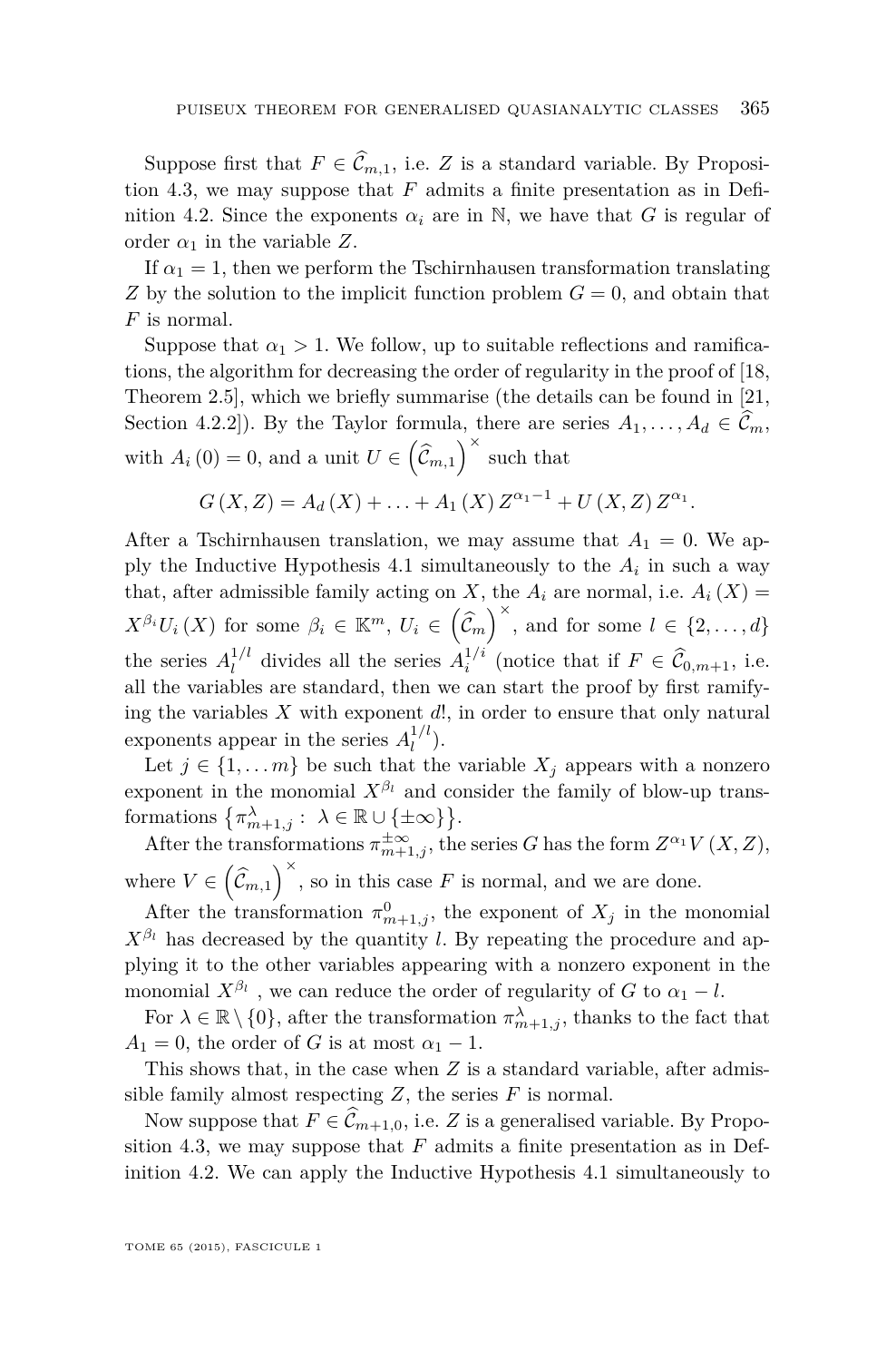$H_1, \ldots, H_d$  in such a way that, after admissible family, we have

$$
G(X,Z) = Z^{\alpha_1} \tilde{U}_1(X,Z) + X^{\Gamma_2} Z^{\alpha_2} \tilde{U}_2(X,Z) + \ldots + X^{\Gamma_d} Z^{\alpha_d} \tilde{U}_d(X,Z),
$$

for some units  $\tilde{U}_i \in \left(\hat{C}_{m+1,0}\right)^{\times}$ , and the exponents  $\Gamma_i = \left(\gamma_i^{(1)}, \ldots, \gamma_i^{(m)}\right)$ are such that the monomials  $\left\{X^{\frac{\Gamma_i}{\alpha_1-\alpha_i}}:\ i=2,\ldots,d\right\}$  are linearly ordered by division. Let  $i_0 \in \{2, \ldots, d\}$  be smallest with the property that

$$
(\#) \qquad \forall i \in \{2,\ldots,d\} \, , \, \forall j \in \{1,\ldots,m\} \, , \, \frac{\gamma_{i_0}^{(j)}}{\alpha_1 - \alpha_{i_0}} \leqslant \frac{\gamma_i^{(j)}}{\alpha_1 - \alpha_i}
$$

Suppose  $\gamma_{i_0}^{(1)} \neq 0$  and perform a ramification of the variable  $X_1$  with exponent  $\gamma := \frac{\gamma_{i_0}^{(1)}}{\alpha_1 - \alpha_{i_0}}$ . We consider the family of blow-up transformations  $\{\pi_{m+1,1}^{\lambda} : \lambda \in [0,\infty]\}.$ 

*.*

After the transformation  $\pi^{\infty}_{m+1,1}$ , we can write

$$
G(X,Z) = Z^{\alpha_1} \left[ \tilde{U}_1(X,Z) + X^{\Gamma_2} Z^{\beta_2} \tilde{U}_2(X,Z) + \ldots + X^{\Gamma_d} Z^{\beta_d} \tilde{U}_d(X,Z) \right],
$$

where  $\beta_i := \frac{\gamma_i^{(1)}}{\gamma_i^{(1)}} (\alpha_1 - \alpha_{i_0}) + \alpha_i - \alpha_1$  is nonnegative, thanks to (#). Notice  $i_0$ that, since by  $(\#)$  every  $\gamma_i^{(1)}$  is nonzero, the expression between square brackets is a unit. Hence in this case *F* has a finite presentation of order 1, i.e. *F* is normal, and we are done.

After the transformation  $\pi_{m+1,1}^0$ , we can write

$$
G(X,Z) = X_1^{\gamma\alpha_1} \left[ Z^{\alpha_1} \tilde{U}_1(X,Z) + X^{\Delta_2} Z^{\alpha_2} \tilde{U}_2(X,Z) + \dots + X^{\Delta_d} Z^{\alpha_d} \tilde{U}_d(X,Z) \right],
$$

where  $\Delta_i = \left( \delta_i^{(1)}, \ldots, \delta_i^{(m)} \right) := \left( \gamma_i^{(1)} - \gamma_{i_0}^{(1)} \frac{\alpha_1 - \alpha_i}{\alpha_1 - \alpha_{i_0}}, \gamma_i^{(2)}, \ldots, \gamma_i^{(m)} \right)$ . Remark that, by (#), the exponents  $\delta_i^{(1)}$  are nonnegative and  $\delta_{i_0}^{(1)} = 0$ . Hence, up to factoring out by a power of  $X_1$ , the variable  $X_1$  does not appear any more in the  $i_0^{\text{th}}$  term of the above finite presentation. By repeating this step with the other variables  $X_j$  such that  $\gamma_{i_0}^{(j)} \neq 0$ , we obtain

$$
G(X,Z) = X^{\Delta} \left[ Z^{\alpha_{i_0}} V(X,Z) + X^{\Delta'_{i_0+1}} Z^{\alpha_{i_0+1}} \tilde{U}_{i_0+1} (X,Z) + \dots + X^{\Delta'_{d}} Z^{\alpha_d} \tilde{U}_d (X,Z) \right],
$$

ANNALES DE L'INSTITUT FOURIER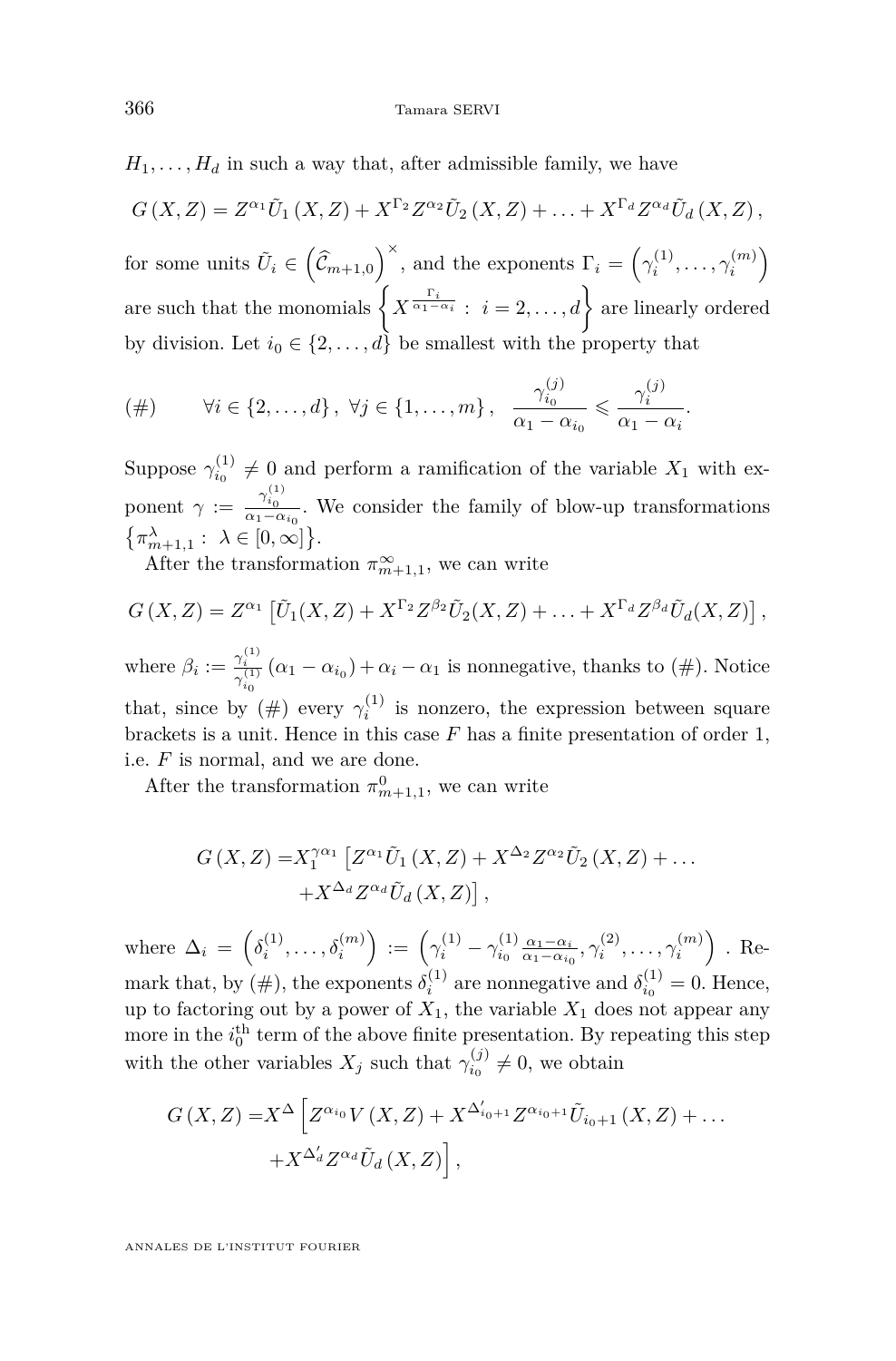<span id="page-19-0"></span>where  $V \in (\hat{\mathcal{C}}_{m+1,0})^{\times}$ , the components of  $\Delta$  are  $\frac{\alpha_1 \gamma_{i_0}^{(j)}}{\alpha_1 - \alpha_{i_0}}$  and the components of  $\Delta'_i$  are  $\gamma_i^{(j)} - \gamma_{i_0}^{(j)} \frac{\alpha_1 - \alpha_i}{\alpha_1 - \alpha_{i_0}}$ . Hence *F* has a finite presentation of order  $d - i_0 + 1$ .

If  $\lambda \in (0, \infty)$ , then after the transformation  $\pi_{m+1,1}^{\lambda}$ , the variable *Z* is standard and we have reduced to the case  $F \in \widehat{\mathcal{C}}_{m,1}$ .

Remark  $4.5$  — In the case when the set of admissible exponents is  $\mathbb N$ the proof of Theorem [3.7](#page-12-0) can be simplified. In fact, by Noetherianity of  $\mathbb{R}[X, Y]$ , the  $\mathbb{R}[X, Y]$ -ideal generated by the family G is finitely generated and one obtains immediately a "formal" finite presentation for *F*, where the units are formal power series, not necessarily belonging to  $\hat{\mathcal{C}}$ . After monomialising the generators and factoring out an appropriate monomial, this automatically implies that *F* is regular of some order in the variable *Z*. Hence we can dispense with Proposition [4.3](#page-14-0) and implement directly the last part of the proof of Theorem [3.7.](#page-12-0)

This argument also implies that in the real analytic setting, in order to obtain regularity in a chosen variable *Z*, there is no need to prove a convergent version of the finite presentation in Definition [4.2.](#page-14-0) In their proof of quantifier elimination for the real field with restricted analytic functions and the function  $x \mapsto 1/x$ , Denef and van den Dries prove such a convergent version (see [3, Lemma 4.12]), by invoking a consequence of faithful flatness in [\[13,](#page-20-0) (4C)(ii)]. Our remark implies that this is not necessary.

Acknowledgement. — We thank the referee for many useful suggestions and remarks.

#### BIBLIOGRAPHY

- [1] E. Bierstone & P. D. Milman, "Semianalytic and subanalytic sets", Inst. Hautes Études Sci. Publ. Math. (1988), no. 67, p. 5-42.
- [2] E. Brieskorn & H. Knörrer, Plane algebraic curves, Birkhäuser Verlag, Basel, 1986, Translated from the German by John Stillwell, vi+721 pages.
- [3] J. Denef & L. van den Dries, "*p*-adic and real subanalytic sets", Ann. of Math. (2) **128** (1988), no. 1, p. 79-138.
- [4] L. VAN DEN DRIES, Tame topology and o-minimal structures, London Mathematical Society Lecture Note Series, vol. 248, Cambridge University Press, Cambridge, 1998,  $x+180$  pages.
- [5] L. van den Dries, A. Macintyre & D. Marker, "The elementary theory of restricted analytic fields with exponentiation", Ann. of Math. (2) **140** (1994), no. 1, p. 183-205.
- [6] L. van den Dries & P. Speissegger, "The real field with convergent generalized power series", Trans. Amer. Math. Soc. **350** (1998), no. 11, p. 4377-4421.